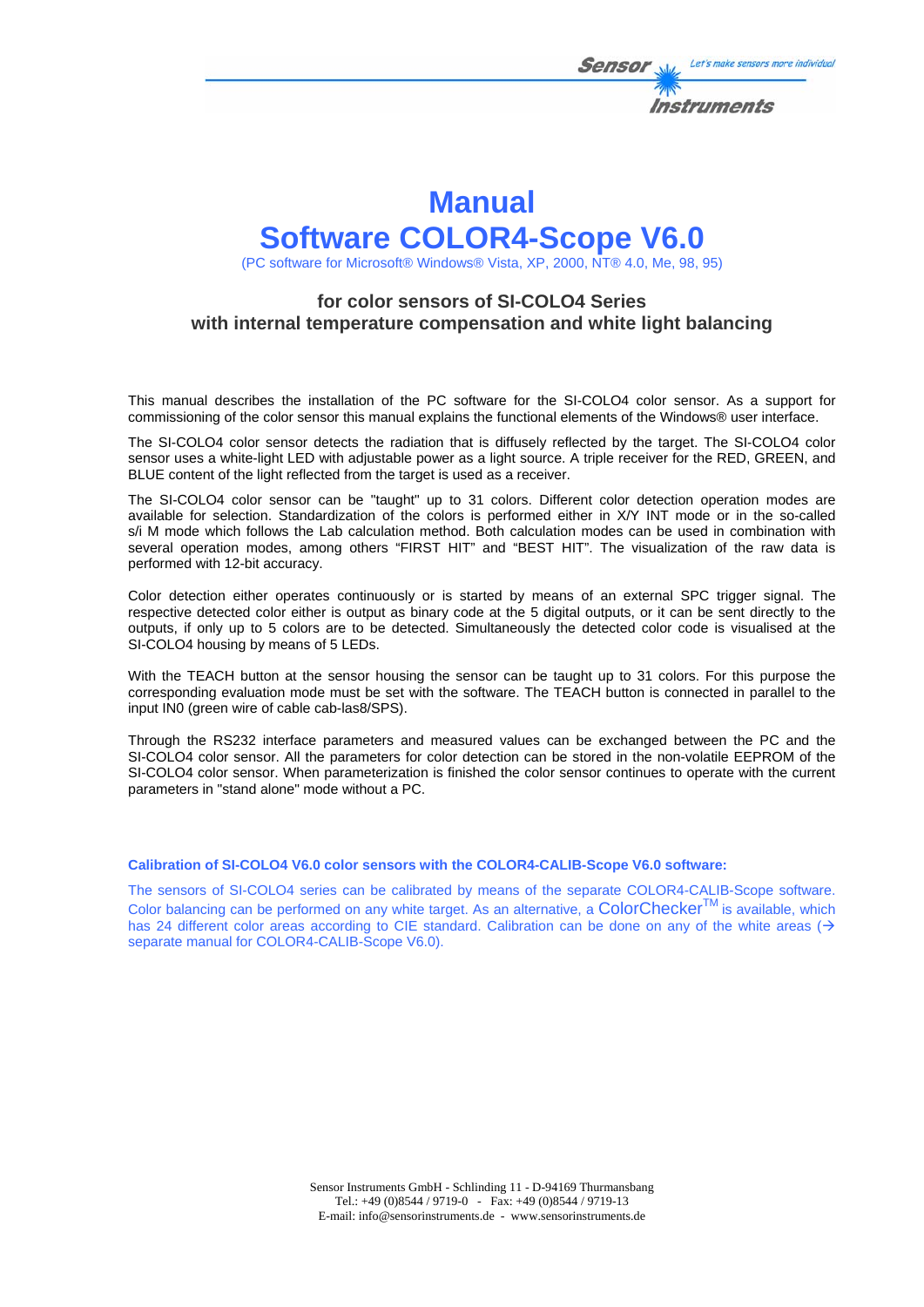# **0 Contents**

|                |                       | Page |
|----------------|-----------------------|------|
| $\mathbf{1}$   |                       |      |
| $\overline{2}$ |                       |      |
|                | 2.1<br>2.1.1<br>2.1.2 |      |
|                | 2.2                   |      |
|                | 2.3                   |      |
|                | 2.4                   |      |
|                | 2.5                   |      |
|                | 2.6                   |      |
|                | 2.7                   |      |
| 3              |                       |      |
| 4              |                       |      |

| <b>Shortcuts:</b> |                 |
|-------------------|-----------------|
| <b>SEND</b>       | F9              |
| <b>GET</b>        | F <sub>10</sub> |
| GO                | F <sub>11</sub> |
| <b>STOP</b>       | F <sub>12</sub> |

**Sensor** W/<sub>2</sub> Let's make sensors more individual

**Instruments** 

不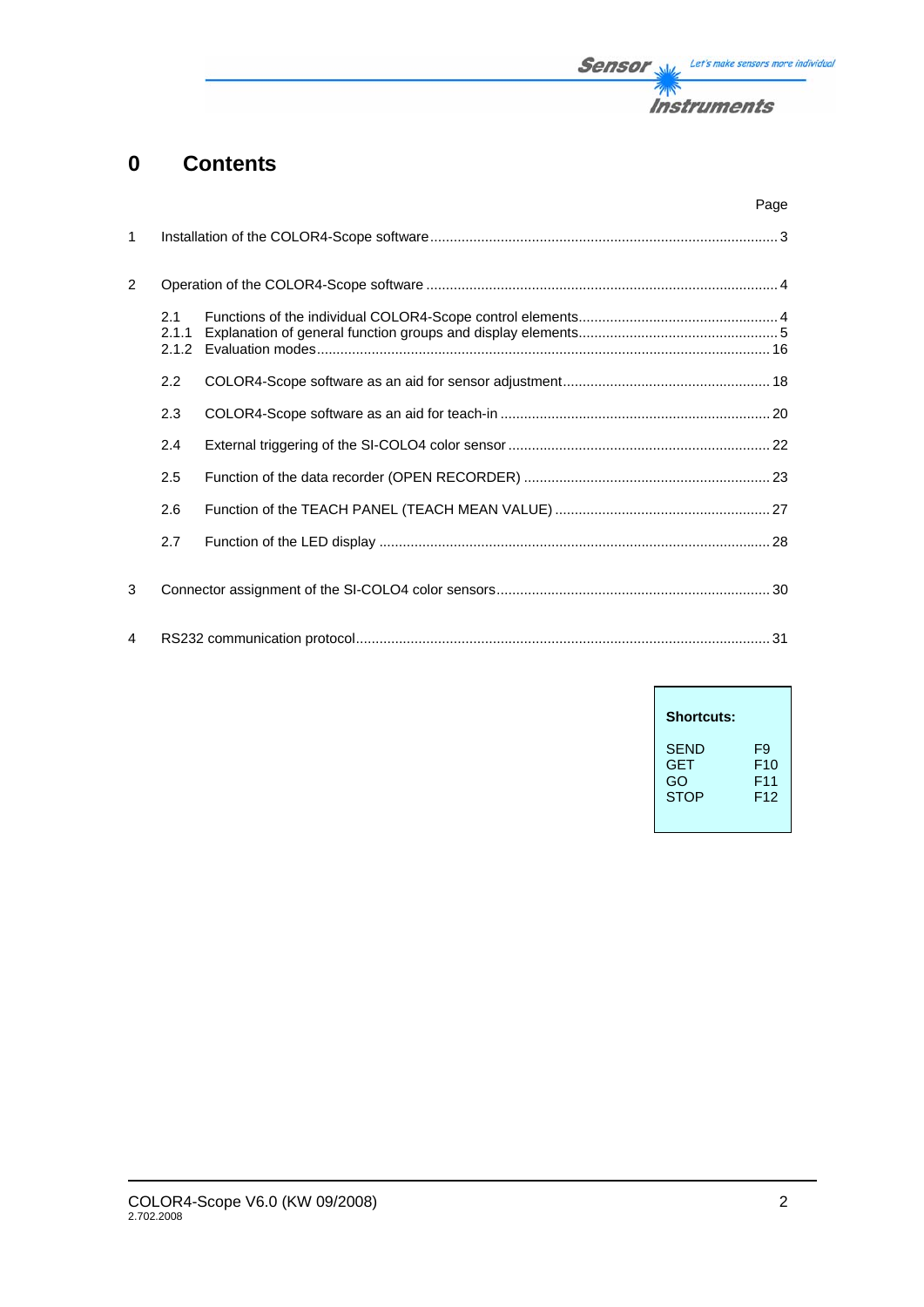

# **1 Installation of the COLOR4-Scope software**

Hardware requirements for successful installation of the COLOR4-Scope software:

- IBM PC AT or compatible
- VGA graphics
- Microsoft® Windows® Vista, XP, Me, 2000, 98, NT® 4.0 or 95
- Serial RS232 interface at the PC
- Microsoft-compatible mouse
- Cable for the RS232 interface
- CD-ROM drive
- Approx. 5 MByte of free hard disk space

The COLOR4-Scope software can only be installed under Windows. Windows must therefore be started first, if it is not yet running.

Please install the software as described below:

| 1. | The software can be installed directly from the installation CD-ROM. To install the software,<br>start the SETUP program in the INSTALL folder of the CD-ROM.                                                                                                                                       |
|----|-----------------------------------------------------------------------------------------------------------------------------------------------------------------------------------------------------------------------------------------------------------------------------------------------------|
| 2. | The installation program displays a dialog and suggests to install the software in the<br>C:\"FILENAME" directory on the hard disk. You may accept this suggestion with OK or<br>[ENTER], or you may change the path as desired. Installation is then performed automatically.                      |
| 3. | During the installation process a new program group for the software is created in the Windows<br>Program Manager. In the program group an icon for starting the software is created<br>automatically. When installation is successfully completed the installation program displays<br>"Setup OK". |
| 4. | After successful installation the software can be started with a left mouse button double-click on<br>the icon.                                                                                                                                                                                     |

Windows® is a trademark of the Microsoft Corp.

VGA™ is a trademark of the International Business Machines Corp.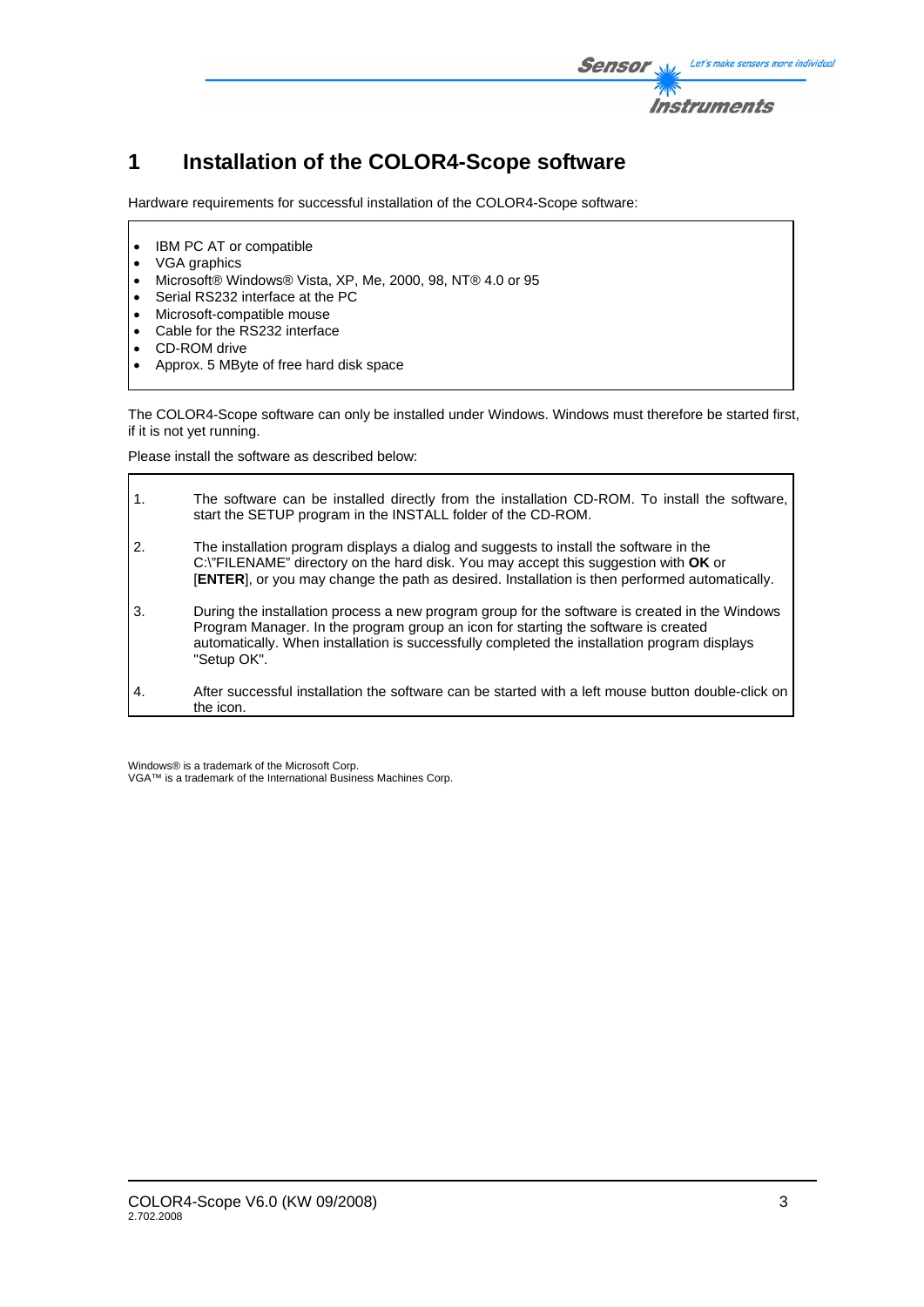# **2 Operation of the COLOR4-Scope software**

# **2.1 Functions of the individual COLOR4-Scope control elements**

**Please read this chapter first before you start to adjust and parameterise the SI-COLO4 color sensor. Pressing the right mouse button on an individual element will call up a short help text. The function of the OPEN RECORDER is explained in passage 2.5.** 

| COLOR4-SCOPE V6.0                                                                                                                                        |                                                     |                                      | ∥⊡∥×<br>$\overline{\phantom{a}}$ |
|----------------------------------------------------------------------------------------------------------------------------------------------------------|-----------------------------------------------------|--------------------------------------|----------------------------------|
|                                                                                                                                                          | COLOR4-Scope V6.0                                   |                                      |                                  |
| SOURCE<br><b>STATIC</b><br>$\blacktriangledown$<br>POWER MODE                                                                                            | XN<br>▼                                             | OPEN RECORDER                        | <b>TEMP</b><br>0                 |
| $\times$<br>60<br>POWER (pm)<br>$\mathbf{0}$<br>pinningummi<br>500<br>1000<br>$\Omega$<br>Y<br>EYN WIN LO SHO<br><b>EYN WIN HI</b><br>透的<br>$\mathbf{0}$ | 4096-<br>3750-<br>$3500 -$<br>$3250 -$              |                                      |                                  |
| <b>INT</b><br>128<br>$\blacktriangledown$<br>AVERAGE<br>$\mathbf{0}$<br>$\frac{4}{3}$<br>MAXCOL-No.<br>1                                                 | $3000 -$<br>$2750 -$<br>$2500 -$                    |                                      |                                  |
| DIRECT HI<br><b>OUTMODE</b><br>$\blacktriangledown$<br>50<br>INTLIM                                                                                      | 2250-<br>$2000 -$<br>1750-                          |                                      |                                  |
| C-No:<br>10<br>$\blacktriangledown$<br>HOLD [ms]<br>$\mathbf{0}$<br>EVALUATION MODE<br><b>FIRST HIT</b><br>▼<br>X/Y INT<br>CALCULATION MODE<br>▼         | 1500-<br>$1250 -$<br>$1000 -$<br>$750 -$<br>$500 -$ |                                      |                                  |
| EXTEACH OFF TRIGGER CONT<br>GO<br>$F$ RAM<br>PARA<br><b>SEND</b>                                                                                         | $250 -$<br>$0 -$<br>500<br>1000<br>$\Omega$         | 2500<br>3000<br>3500<br>1500<br>2000 | 4096                             |
| $\Box$<br>EEPROM<br>STOP<br>GET<br>$\Gamma$ FILE                                                                                                         | CONNECT<br>COM PORT                                 | SI-COLO4 V6.0<br>$\overline{1}$      | RT:KW22/07                       |

When the COLOR4-Scope software is started, the following window appears on the Windows interface: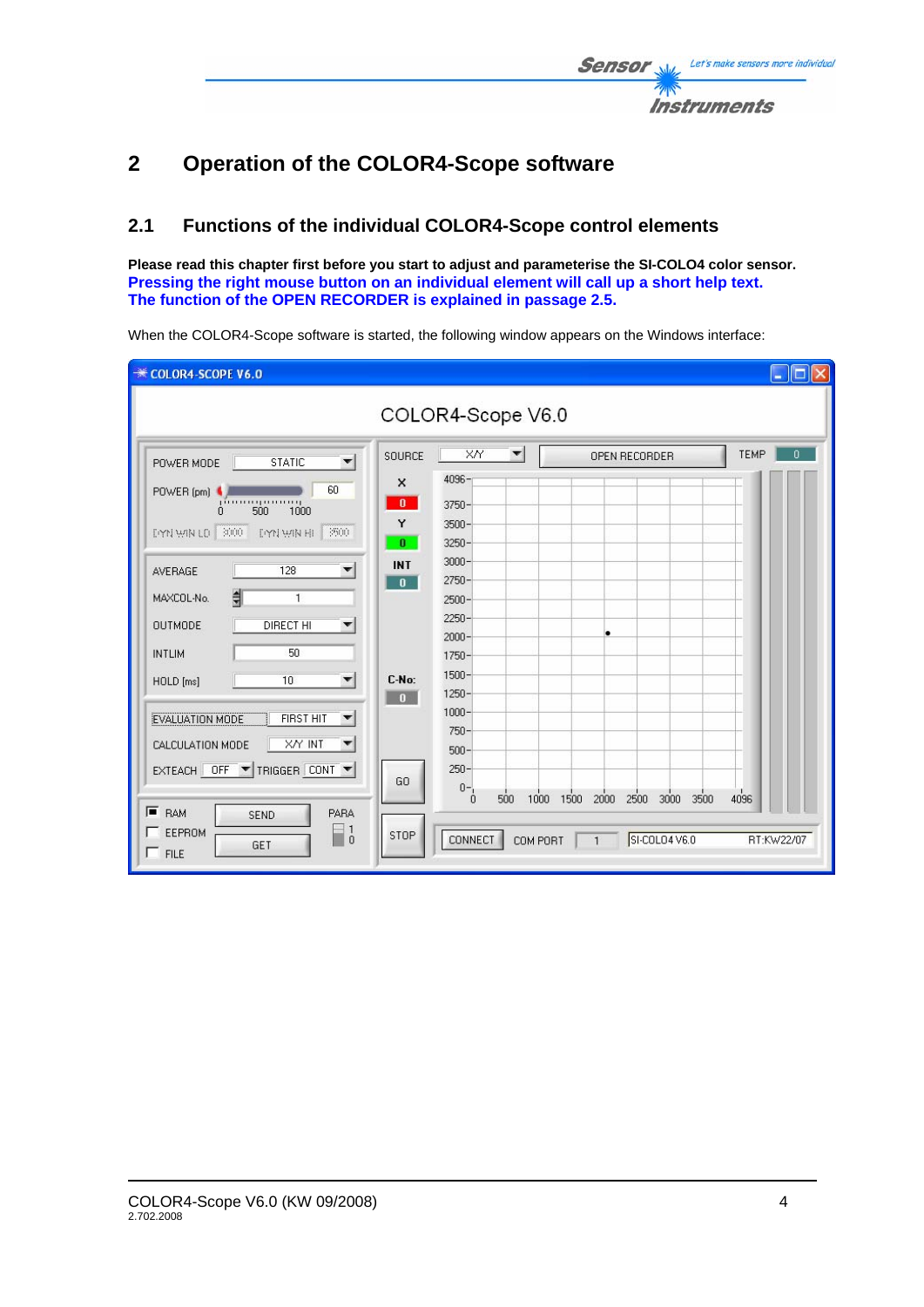

# **2.1.1 Explanation of general function groups and display elements**

The COLOR4-Scope software starts with the standard configuration COM1 and the respective communication status.

| <b>CONNECT</b> | COM PORT | ISHCOLO4 V6 O | BT:KW22/07 |
|----------------|----------|---------------|------------|
|                |          |               |            |

CONNECT.

CONNECT:

Pressing the CONNECT button opens a window for selecting and configuring the interface. The currently set connection type is displayed beside the CONNECT button.

| <b>EXECOMMUNICATION SETTINGS</b>                |
|-------------------------------------------------|
| COMMUNICATION PROTOCOL<br><b>RS232</b>          |
| SELECT COM PORT [1256]<br>1                     |
|                                                 |
| TRY TO CONNECT                                  |
| SI-COLO4 V6.0<br>BT:KW22/07                     |
| DISCARD SETTINGS<br><b>ACCEPT SETTINGS</b>      |
|                                                 |
| <b>ECOMMUNICATION SETTINGS</b>                  |
| COMMUNICATION PROTOCOL<br>TCP/IP                |
|                                                 |
| INSERT IP ADRESS (xxx.xxx.xxx.xxx) OR HOST NAME |
| $\blacktriangledown$<br>192.168.2.150           |
| 10001<br>PORT NUMBER (Default 10001)            |
| TRY TO CONNECT                                  |
|                                                 |
| DISCARD SETTINGS<br>ACTEPT SETTIMGS             |

#### CONNECT:

The COMMUNICATION PROTOCOL function field is used for selecting either an RS232 or a TCP/IP protocol.

If RS232 is selected, a port from 1 to 256 can be selected with SELECT COM PORT, depending on which port the sensor is connected to.

If the sensor should communicate through a local area network, an RS232 to Ethernet adaptor will be needed. This adapter makes it possible to establish a connection to the sensor with the TCP/IP protocol.

The network adaptors that are available from us are based on the Lantronix XPort module. For parameterising these adapters (assigning of an IP address, setting of the Baud rate of 19200) please download the "DeviceInstaller" software that is provided free of charge by Lantronix at http://www.lantronix.com/. DeviceInstaller is based on Microsoft's ".NET" framework. Detailed operating instructions for the "DeviceInstaller" software also are available from Lantronix.

In order to establish a connection to the adaptor, its IP address or HOST name must be entered in the field INSERT IP ADRESS (xxx.xxx.xxx.xxx) OR HOST NAME. The DROP DOWN menu (down arrow) shows the last 10 IP addresses that were used. An address from this list can be directly selected by clicking on the respective item. The DROP DOWN list is saved and is thus always available when the software is closed.

The PORT NUMBER for the XPort-based network adaptors is 10001. This port number must not be changed.

When you press the TRY TO CONNECT button, the software tries to establish a connection with the set parameters. The communication status is shown in the display field. If the sensor answers with its FIRMWARE ID, the set connection type can be accepted by pressing ACCEPT SETTINGS. You will then be returned to the main panel. If you get a CONNECTION FAILURE message, the software could not establish a connection to the sensor. In this case please check if the interface cable is correctly connected, if the sensor is supplied with power, and if the set parameters are correct.

Pressing DISCARD SETTINGS exits the COMMUNICATION SETTINGS panel with the parameters that were set before the panel was started.

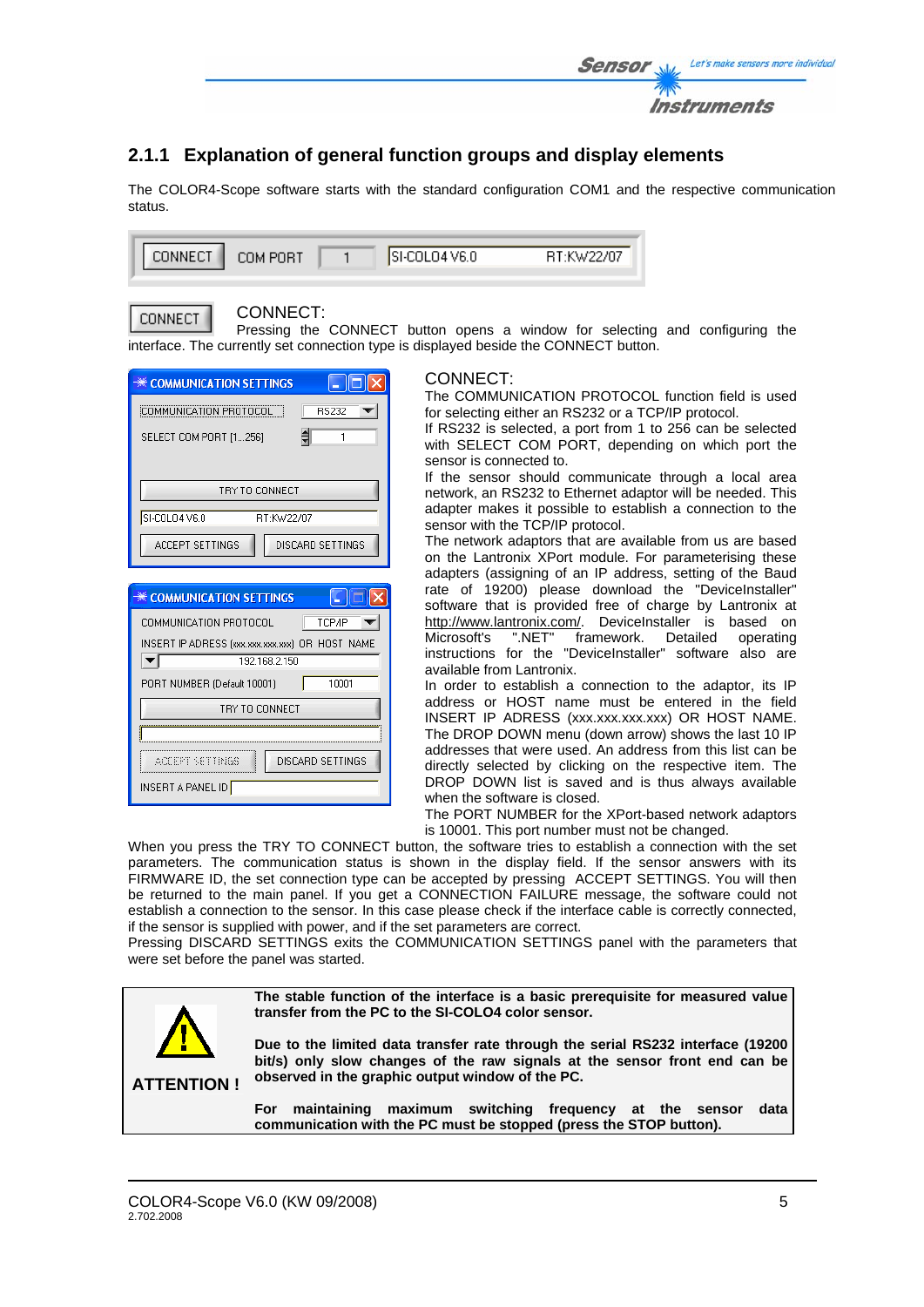

#### **ATTENTION!**

**A change of the transmitter power only becomes effective at the SI-COLO4 color sensor after actuation of the SEND button in the MEM function field!** 



#### EVALMODE:

This function field serves for setting the evaluation mode at the SI-COLO4 color sensor.  $(\rightarrow$  See below.)

### CALCULATION MODE:

#### X/Y INT:

X/Y pairs of the individual contents of red, green, and blue, and the intensity are used for evaluation.

s/i M:

"s.i." pairs of the individual contents of red, green, and blue, and M are calculated for evaluation. This calculation method follows the Lab calculation method.

| STATIC<br>POWER MODE                       |
|--------------------------------------------|
| п<br>POWER (pm)<br>,,,,,,,,<br>500<br>1000 |
| 3500<br>3000<br>DYN WIN LO<br>DYN WIN HI   |

#### POWER MODE:

In this function field the operating mode of automatic power correction at the transmitter unit (transmitter LED) can be set.

#### STATIC:

The LED transmitter power is constantly kept at the value set with the POWER slider (recommended operation mode).

#### DYNAMIC:

The LED transmitter power is dynamically controlled in accordance with the amount of radiation that is diffusely reflected from the object. By using the intensities measured at the receivers the automatic control circuit attempts to adjust the transmitter power in such a way that the dynamic range, which is determined by DYN WIN LO and DYN WIN HI, is not exceeded.

#### POWER [pm]:

In this function field the intensity of the transmitter LED can be adjusted by using the slider or by entering a value in the edit box. A value of 1000 means full intensity at the transmitter LED, a value of 0 stands for the lowest transmitter intensity adjustment!

#### **INFO:**

The POWER slider is only effective in the POWER MODE STATIC. DYN WIN LO and DYN WIN HI are only effective in POWER MODE DYNAMIC.



#### AVERAGE:

This function field is used for adjusting the number of scanning values (measurement values) over which the raw signal measured at the receiver is averaged. A higher AVERAGE default value reduces noise of the raw signals at

the receiver unit and there will be a decrease of the maximal available switching frequency of the SI-COLO4 color sensor.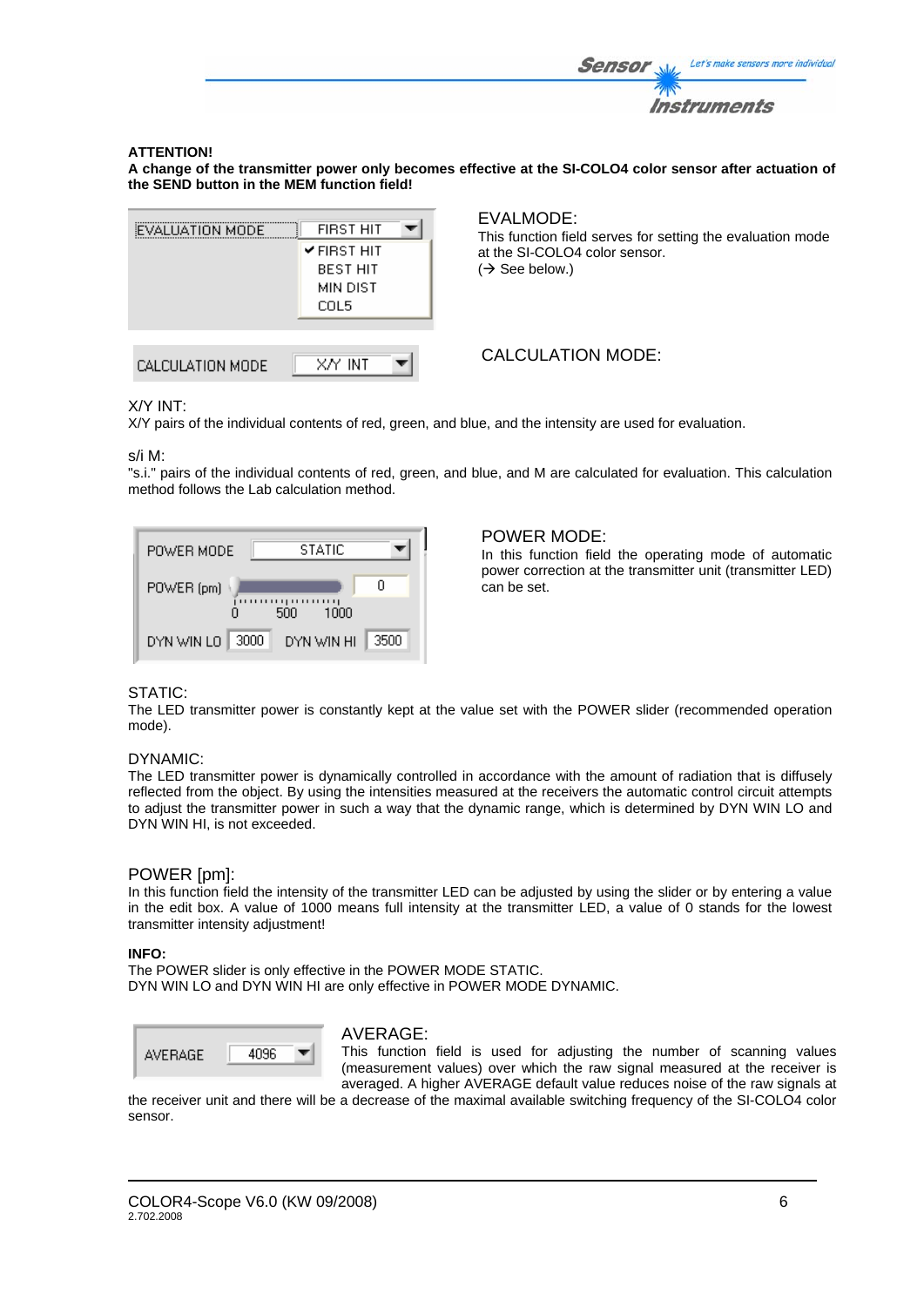



### TRIGGER:

This function field serves for setting the trigger mode at the SI-COLO4 color sensor.

#### CONT:

Continuous color detection (no trigger event required).

#### EXT1:

Color detection is started through the external trigger input (IN0 pin3 green of cable cab-las8/SPS) or by means of a click on the TEACH button. A trigger event is recognized as long as +24V is present at the IN0 input (HIGHactive). After the trigger input goes to LOW again, the state (color no.) that was last detected will be held at the outputs.

#### EXT2:

Same behaviour as in EXT1 mode, with the difference that an error state (color no. = 255) will be output after the trigger input goes to LOW again.



#### STAT1:

In static power mode, a color is taught to position 0 in the COLOR TEACH TABLE.

The POWER MODE is automatically set to STATIC. A fixed transmitter poser must be set with the POWER slider. When the button at the sensor housing is pressed, or after a positive signal (+24V) at input IN0, the current color is taught to row 0.

#### DYN1:

In dynamic power mode, a color is taught to position 0 in the COLOR TEACH TABLE, and evaluation is then performed statically.

The POWER MODE is automatically set to STATIC. When the button at the sensor housing is pressed, or after a positive signal (+24V) at input IN0, the transmitter power is set such that the sensor is in the dynamic range, which is defined by DYN WIN LO and DYN WIN HI. The current color is then taught to position 0 in the COLOR TEACH TABLE.

The sensor then continues to operate statically with the established POWER value.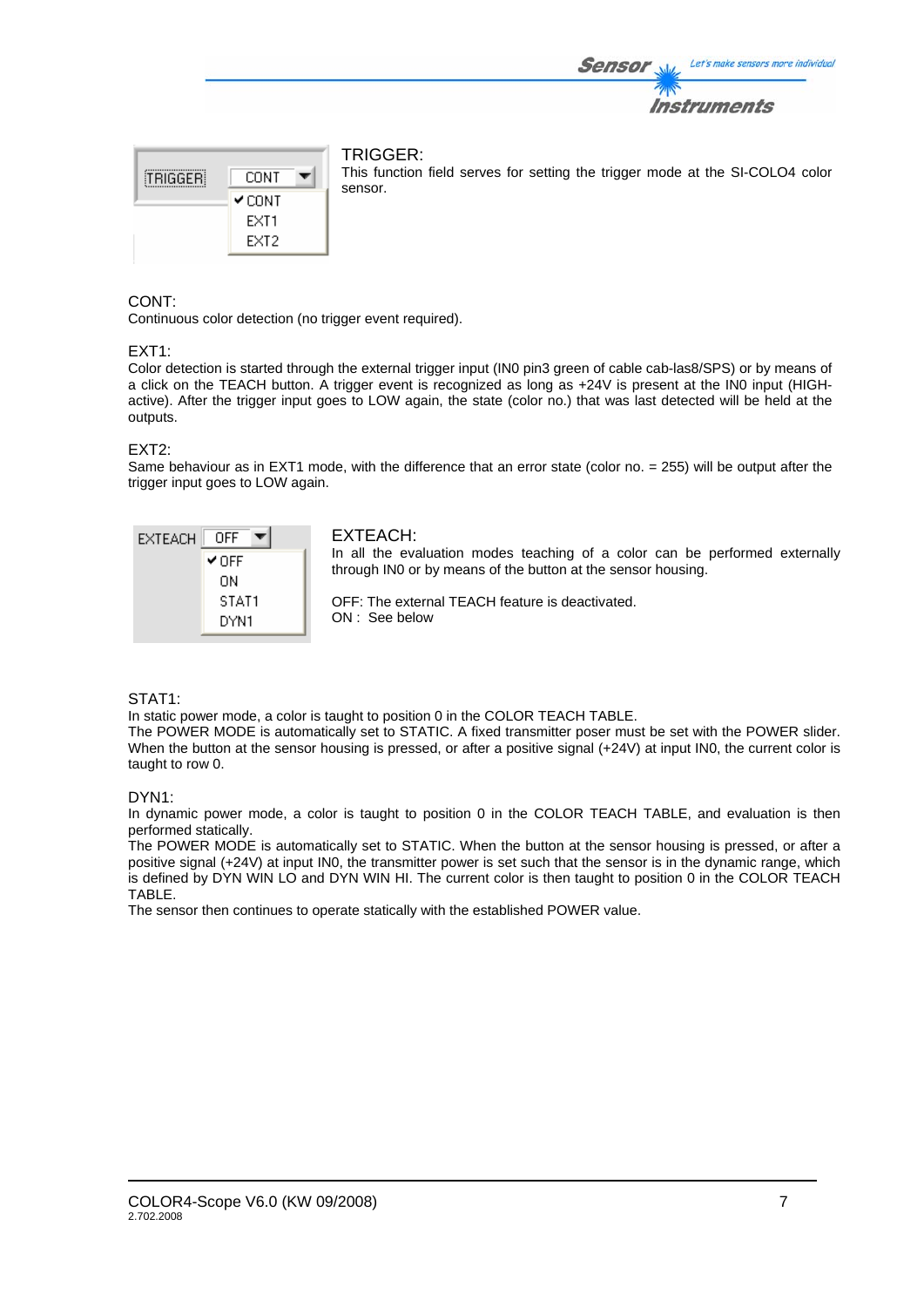

| MAXCOL-No. |  |  |  |
|------------|--|--|--|
| PARA       |  |  |  |

### **TEACH PROCESS WITH EXTEACH=ON:**

Through IN0 or by way of the button at the sensor housing, the sensor can be taught up to 31 colors. The example shows the external teaching of 4 colors.

Select the EXTERN TEACH = ON function. Select how many colors you wish to teach externally. Click on the "0" field in the PARA switch to change to the COLOR TEACH TABLE.

Then enter the corresponding tolerances for the colors you want to teach.

| No. |   |   | <b>COLOR TEACH TABLE</b> |     |     | COLOR |  |
|-----|---|---|--------------------------|-----|-----|-------|--|
|     | × | Y | CT <sub>O</sub>          | INT | ITO |       |  |
| 0   |   | 1 | 150                      | 1   | 150 |       |  |
|     |   |   | 150                      |     | 150 |       |  |
| 2   |   |   | 150                      |     | 150 |       |  |
| 3   |   |   | 150                      |     | 150 |       |  |
| 4   |   |   |                          |     |     |       |  |
| 5   |   |   |                          |     |     |       |  |
| 6   |   |   |                          |     |     |       |  |
|     |   |   |                          |     |     |       |  |

**SEND** 

In this example,  $MAXCOL-No. = 4$  was selected, i.e. the sensor should detect the color information that is stored in the first 4 rows of the COLOR TEACH TABLE by means of external teaching through IN0. Since the sensor cannot calculate the tolerances for color (CTO) and intensity (ITO) itself, these values must be entered once (in this case 150 at all places) and must be stored in the EEPROM (see MEM) together with the MAXCOL-No. and with EVALMODE = ON.

Now select the setting EEPROM in the MEM function field, and then click on SEND.

From now on, the PC is no longer necessary, as long as you only wish to teach colors up to the MAXCOL-No. and do not want to change the tolerances.

#### **INFO:**

Of course the taught colours can be viewed at any time with the PC.

Colors that are taught by way of EXTERN TEACH will only be stored in the RAM memory, i.e. the information will be lost when the system is turned off. (The set parameters and tolerances are stored in the EEPROM memory, i.e. they will not be lost when the system is turned off.)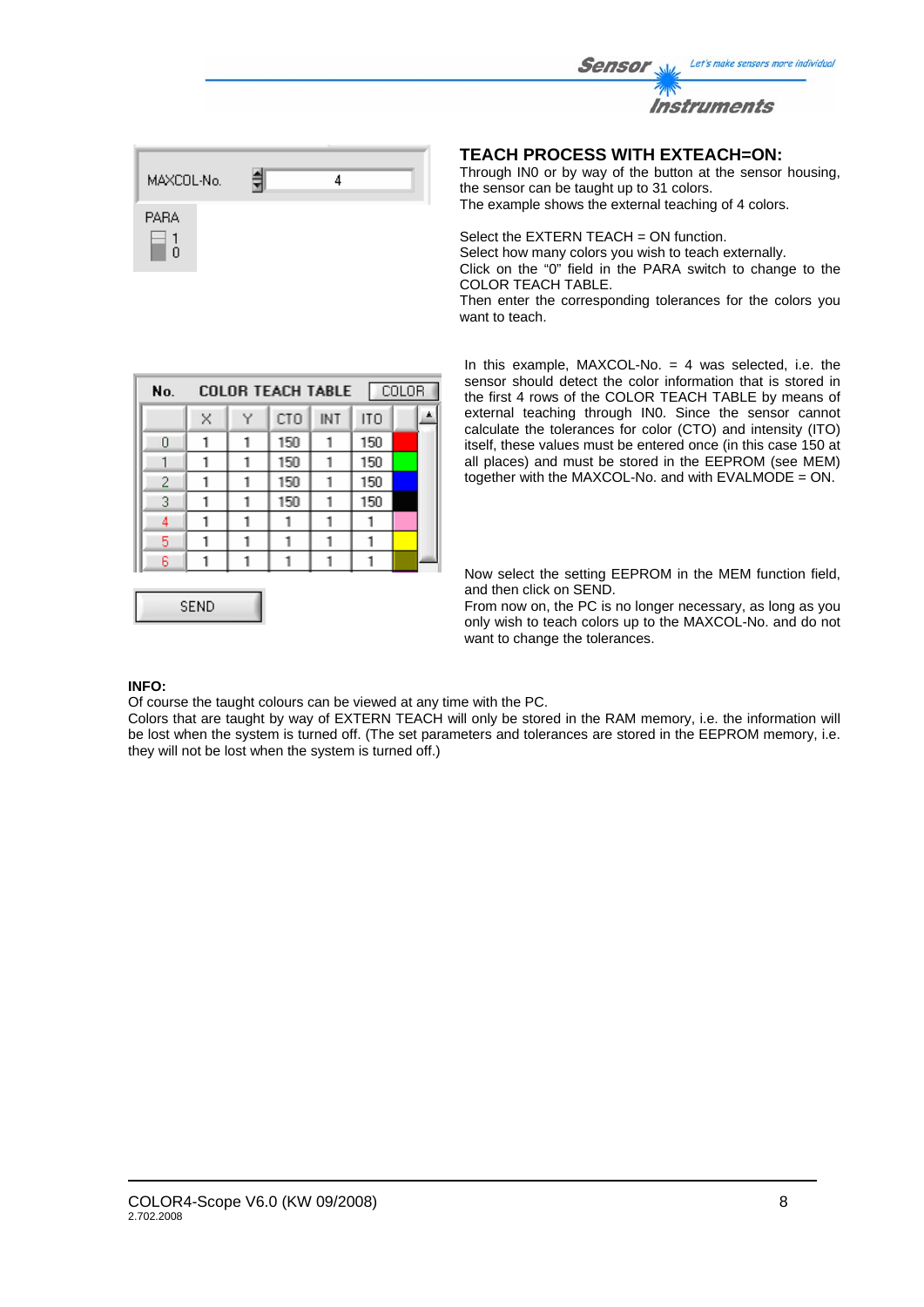

Before the external teach-process can be started, the color to be taught must be presented to the sensor. The external teach process is started with a positive edge at IN0 (green wire). When such a positive edge is applied, the output LEDs (OUT0 ... OUT4) start to blink. From now on, the user has a certain number of seconds time to inform the sensor about the position at which the color information (X,Y,INT) should be placed in the COLOR TEACH TABLE. The period of time, in which the user can teach the color information to the sensor depends on the value that is set in MAXCOL-No. (e.g. approx. 5 seconds when  $MAXCOL-No. = 5$ ).

The first positive edge (start edge 0) selects position 0 in the COLOR TEACH TABLE. Every additional positive edge selects one position higher (see table below).

#### Example:

If you wish to save the current color to position 3 in the COLOR TEACH TABLE, the following steps have to be performed:

- 1. Start of the external TEACH process with a positive edge (0) at IN0  $\rightarrow$  Position 0 is selected, the LEDs start to blink.
- 2. An additional positive edge (1) selects position 1 in the COLOR TEACH TABLE. This position 1 is indicated by the LEDs. The LED with binary value 1 remains on HIGH level all the time, while the other 3 LEDs continue to blink.
- 3. An additional positive edge (2) selects position 2 in the COLOR TEACH TABLE. This position 2 is indicated by the LEDs. The LED with binary value 2 remains on HIGH level all the time, while the other 3 LEDs continue to blink.
- 4. An additional positive edge (3) selects position 3 in the COLOR TEACH TABLE. This position 3 is indicated by the LEDs. The LEDs with binary value 3 remain on HIGH level all the time, while the other 2 LEDs continue to blink.
- 5. The desired position is now selected.
- 6. When the BUSY window is over (the LEDs stop to blink), the sensor starts the evaluation.
- 7. To teach another color  $\rightarrow$  go to pos. 1

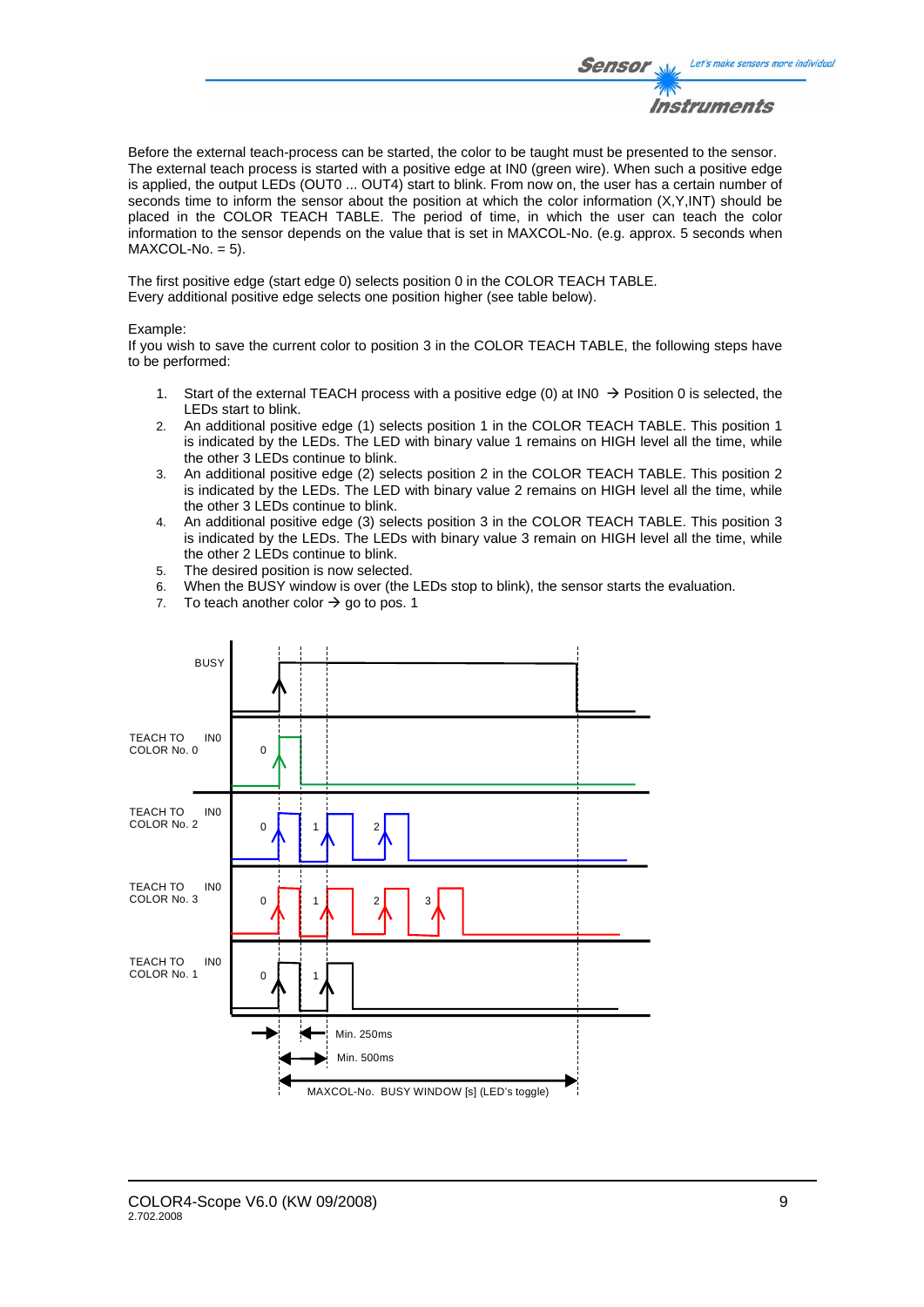|     | Let's make sensors more individua<br><b>Sensor</b>                                              |  |
|-----|-------------------------------------------------------------------------------------------------|--|
|     | <b>Instruments</b>                                                                              |  |
|     |                                                                                                 |  |
| ،nn | INTLIM:<br>This adit hay is used for setting an intensity limit. Color evaluation is stanned if |  |

| <b>INTLIM</b> | 100 |
|---------------|-----|
|               |     |

This edit box is used for setting an intensity limit. Color evaluation is stopped, if the current intensity INT arriving at the receiver unit falls below this limit, and ERROR STATE is output.

#### **Attention: ERROR STATE if: INT < INTLIM**

| MAXCOL-No. |  |  |
|------------|--|--|
|------------|--|--|

#### MAXCOL-No.:

This function field serves for setting the number of colors to be checked.

In the BINARY mode the maximum number of colors to be checked is 31. In the DIRECT HI or DIRECT LO mode the maximum number of colors to be checked is 5 (colors no. 0,1,2,3,4). The numerical value set here determines the currently possible scanning rate of the color sensor. The less the colors to be checked, the faster the operation of the SI-COLO4 color sensor.

The numerical value set here refers to the number of rows (starting with row 0) in the COLOR TEACH TABLE  $($   $\rightarrow$  COLOR TEACH TABLE ).

| BINARY |  |
|--------|--|
|        |  |

#### OUTMODE:

This group of buttons offers the method of how to control the 5 digital outputs.

#### BINARY:

If in this row-by-row comparison the current color values correspond with the teach-in parameters entered in the COLOR TEACH TABLE, this color in the COLOR TEACH TABLE is displayed as a color number (C-No.) and is sent to the digital outputs (OUT0 ... OUT4) as a bit pattern. The maximum number of colors to be taught is 31.

#### DIRECT:

In this mode the maximum number of colors to be taught is 5.

If in this row-by-row comparison the current color values correspond with the teach-in parameters entered in the COLOR TEACH TABLE, this color in the color teach table is displayed as a color number (C-No.) and is sent **direct** to the digital outputs (OUT0 ... OUT04).

#### DIRECT HI:

If DIRECT HI is activated, the specially digital output is set to HI. If the current color does not correspond with any of the teach-in colors, all digital outputs are set to LOW (no LED is lighting).

#### DIRECT LO:

If DIRECT LO is activated, the specially digital output is set to LO, while the other ones are set to HI. If the current color does not correspond with any of the teach-in colors, all digital outputs are set to HIGH (all LEDs are lighting).

| HOLD [ms] |  |
|-----------|--|
|           |  |

#### HOLD:

The SI-COLO4 color sensor operates with minimum scanning times in the magnitude of less than 150µs. This is why most of the PLCs that are connected to the digital outputs OUT0 …

OUT4 have difficulties with the safe detection of the resulting short switching state changes. For the digital outputs of the SI-COLO4 color sensor pulse lengthening of up to 100 ms can be set by selecting the corresponding HOLD value.



#### PARA:

With this switch the display of the COLOR TEACH TABLE at the PC screen can be switched on and off.

- 1: Display of function fields for entering and selecting general monitoring parameters.
- 0: Display of the COLOR TEACH TABLE for entering the individual parameters for the teach-in colors.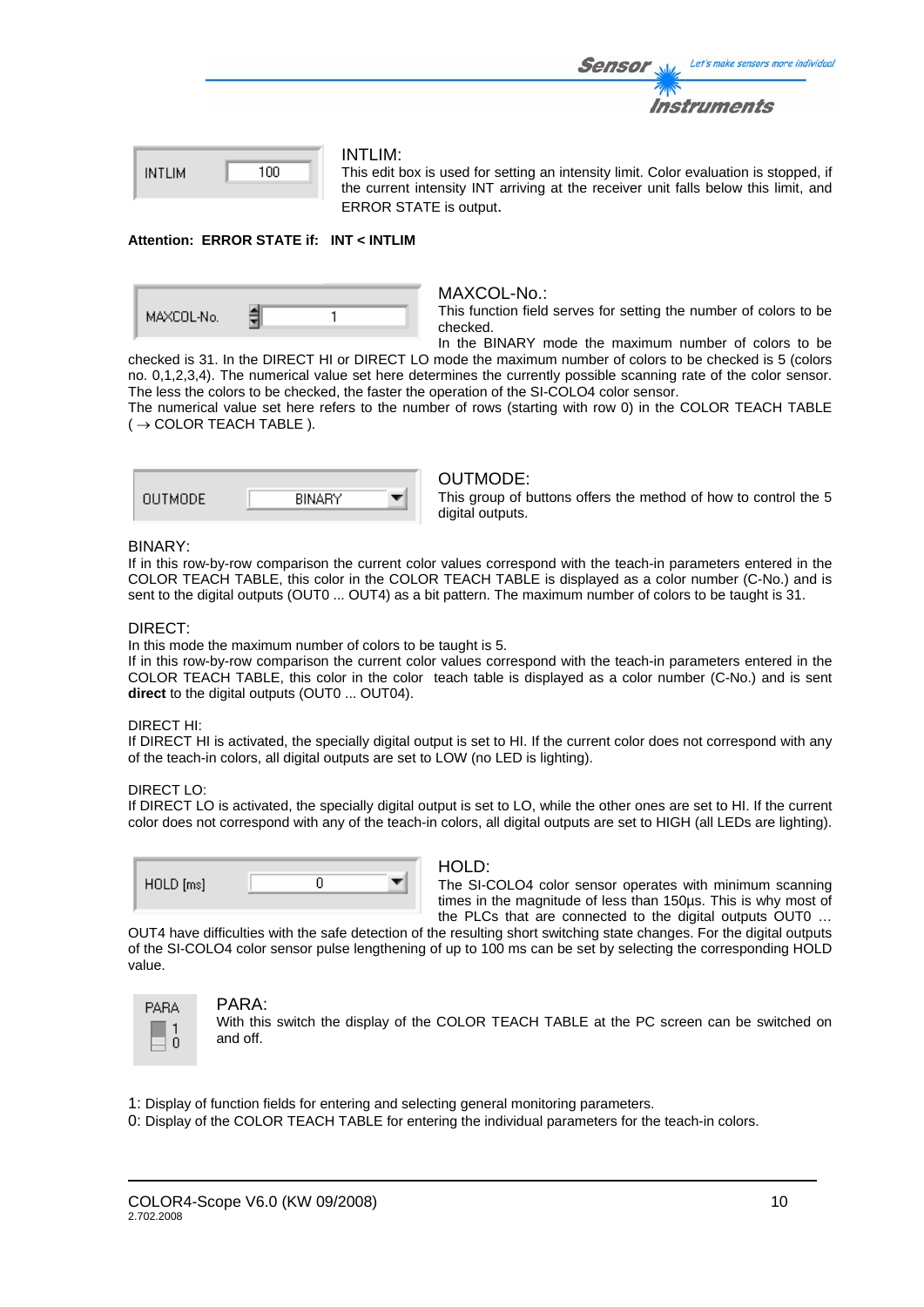| COLOR GROUPS   ROWCOLOR<br>No. CTT |          |      |     |      |     |  |    |
|------------------------------------|----------|------|-----|------|-----|--|----|
|                                    | $\times$ | Y    | CTO | INT  | ITO |  | ۸  |
| 0                                  | 1489     | 1523 | 150 | 2432 | 150 |  |    |
| 1                                  | 1466     | 2023 | 150 | 897  | 150 |  |    |
| 2                                  | 2843     | 827  | 150 | 1079 | 150 |  |    |
| 3                                  | 1097     | 1574 | 150 | 1467 | 150 |  |    |
| 4                                  | 1988     | 1841 | 150 | 1731 | 150 |  |    |
| 5                                  | 895      | 1066 | 150 | 767  | 150 |  |    |
| 6                                  | 2203     | 1426 | 150 | 1181 | 150 |  |    |
| 7                                  | 1792     | 1960 | 150 | 1736 | 150 |  |    |
| 8                                  | 1531     | 1136 | 150 | 3030 | 150 |  |    |
| 9                                  | 2310     | 734  | 150 | 1294 | 150 |  |    |
| 10                                 | 1        | 1    | 1   | 1    | 1   |  |    |
| 11                                 | 1        | 1    | 1   | 1    | 1   |  |    |
| 12                                 | 1        | 1    | 1   | 1    | 1   |  |    |
| 13                                 | 1        | 1    | 1   | 1    | 1   |  |    |
| 14                                 | 1        | 1    | 1   | 1    | 1   |  | Ŧ. |







#### COLOR TEACH TABLE:

A click on switch position 0 of the PARA switch (MEM function field) opens the COLOR TEACH TABLE shown here.

Sensor

Let's make sensors more individual

Instruments

The COLOR TEACH TABLE shows the currently set parameters.

After a left mouse button double click (or a click on shortcut key button F2) on the respective field the default values can be changed by entering numerical values with the PC keyboard.

The COLOR TEACH TABLE is organized in rows, i.e. the individual parameters for the teach-in colors are arranged side by side in the respective row.

The SI-COLO4 color sensor is able to check up to 31 teachin colors. The number of the respective teach-in color is given in the left column of the table.

### ROW COLOR:

A click on ROW COLOR opens a panel where the row color in which the individual tolerance circuits are represented can be individually chosen or these can be automatically replaced by the color detected by the system.

If SET COLOR is set to MANUAL, the row color that should be changed must be set under SELECT ROW.

A click on the colored area of SELECT COLOR opens a color palette where the desired color can be selected.

After a click on the SET button, the color will be displayed in the 6th column and the selected row of the COLOR TEACH TABLE.

If SET COLOR is set to AUTO, the system will automatically calculate the corresponding row color, display the color in a color display beside the graph and, after a click on TEACH DATA TO, automatically insert it in the corresponding row.

The SAVE ARRAY TO FILE and GET ARRAY FROM FILE functions allow you to save specified color-arrays on the hard disk, or to load previously saved color-arrays.

SET STARTUP ARRAY is used for setting the selected path of an existing ARRAY.

When the software is restarted, the corresponding ARRAY is automatically loaded and displayed in the COLOR TEACH TABLE.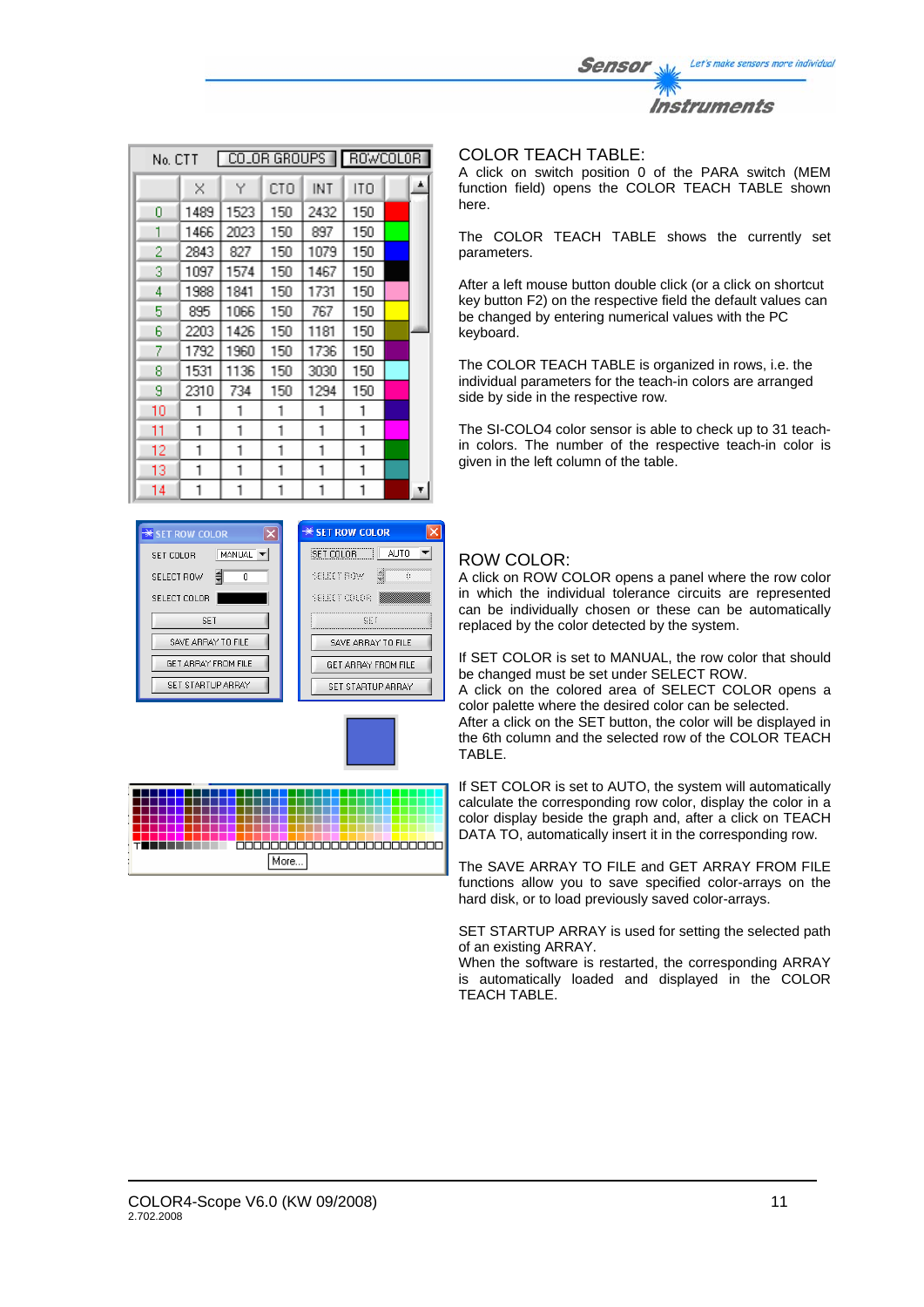

Sensol

$$
X=\frac{R}{R+G+B} \times 409
$$

s is calculated on the basis of the Lab color evaluation method.

Y i Y-value of the teach-in color (in the color triangle numerical value on the y-axis: GREEN color content) *Y G* \* 4095

$$
Y=\frac{6}{R+G+B} \times 409
$$

i is calculated on the basis of the Lab color evaluation method.

CTO siTO Color tolerance: "Tolerance circles" around the teach color in the color triangle that is defined as an (X,Y) or (s,i) point. The numerical value of CTO or siTO determines the radius of the "tolerance circle" around the teach color. Within the "tolerance circle" defined by this method, the current color is recognised as the teach color.

INT Teach-in value for the intensity of the respective color.

$$
M \hspace{1cm} INT = \frac{R + G + B}{3}
$$

M is calculated on the basis of the Lab color evaluation method.

ITO MTO Default value for the permitted tolerance band around the intensity or M teach-in value (intensity tolerance).

No.: 
$$
\frac{2}{5}
$$
 10 Inc.  $\boxed{•}$ 

No.: Selection of the current number of the teach-in color (0 ... 30) from the COLOR TEACH TABLE.

Inc:

When Inc is activated, and the TEACH DATA TO button is pressed, the No.: input field is automatically incremented (increased) by 1, i.e. the next row in the COLOR TEACH TABLE is selected.



### TEACH DATA TO:

A click on this button starts an automatic teach-in process. The current measured values are defined as teach-in values. The teach-in values are assigned to the teach-in color selected in the **No.:** function field.

TEACH MEAN VALUES

See chapter 2.6

APPLY FROM ALL

### APPLY FROM ALL:

If *X/Y* is selected under SOURCE, a click on this button displays all the teach-in colors entered in the COLOR TEACH TABLE in the color triangle with the corresponding "tolerance circle" (radius=CTO or siTO).

The picture below shows 10 color tolerance circles with the teach-in values (X,Y) and CTO (tolerance radius) preset in the COLOR TEACH TABLE.

Let's make sensors more individual

Instruments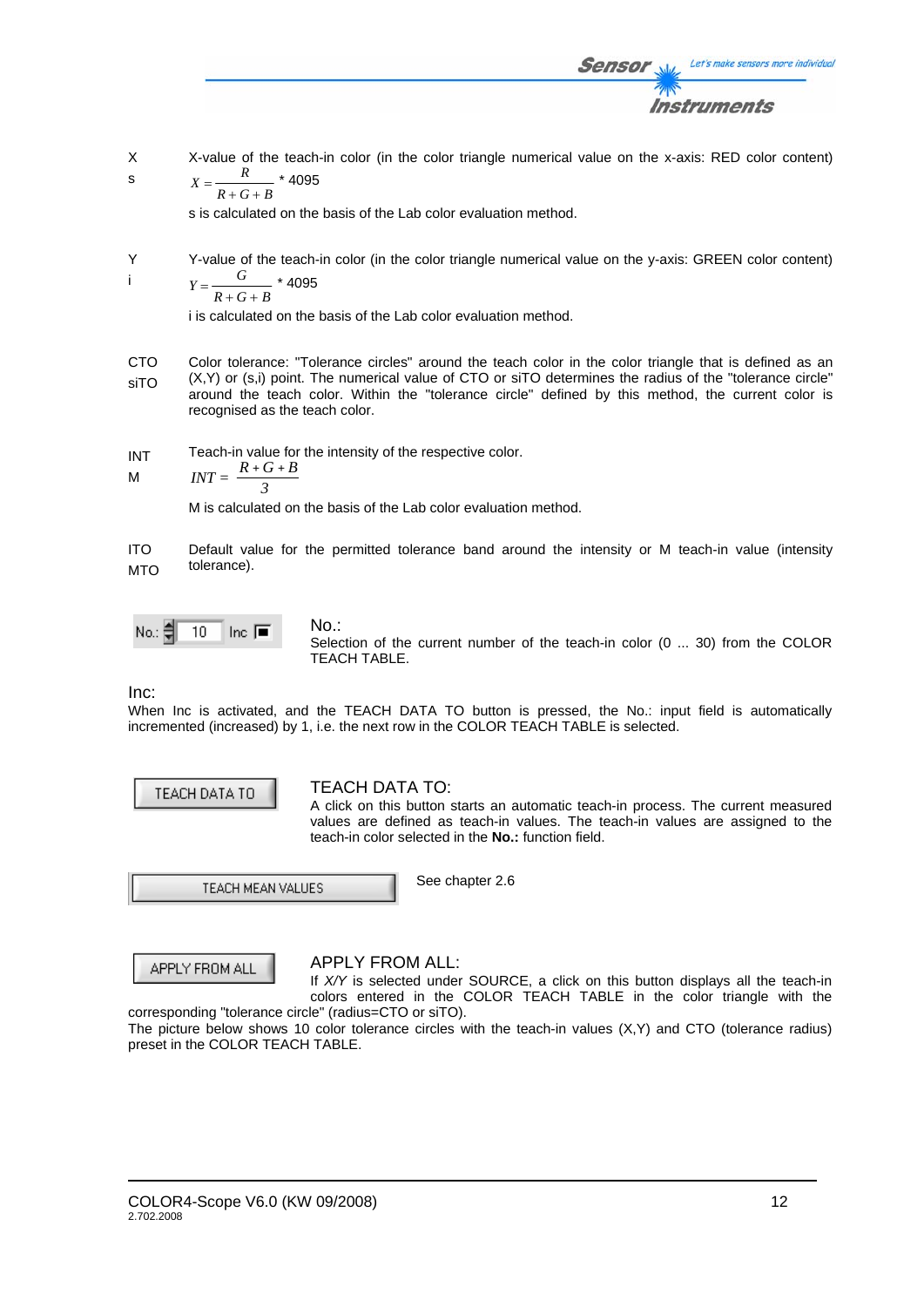

AUTO ADJUST

#### AUTO ADJUST:

A click on this button initiates automatic adjustment of the circle tolerances (CTO). A circle tolerance of max. 200 DIGITS is allowed in calculation.

Circles may overlap if they are definitely separated by the intensity (please note: ITO must be set first!)

The number of circle tolerances to be calculated is determined by MAXCOL-No. (e.g. MAXCOL-No. =  $5 \rightarrow$  CTO adiustment up to and including row 4).

When the CTO values have been adjusted, a large graphic window appears, displaying the color circles. This graph features a zoom function (see ZOOM).



#### ZOOM:

A click on the ZOOM button opens a large graphic window with an automatic zoom function, i.e. the X/Y scale is dependent on the circle coordinates and the current

cursor coordinates. By pressing the left mouse button, the cursor can be positioned manually. The respective X/Y coordinates will be displayed in the X and Y edit boxes, and can then be taught via the TEACH DATA TO button as desired. The graph can be exited either by pressing the right mouse button, or by pressing the APPLY FROM ALL button.

**RESET TABLE** 

#### RESET TABLE:

A click on this button resets the COLOR TEACH TABLE (RESET value = 1).

Let's make sensors more individua.

Instruments

Sensor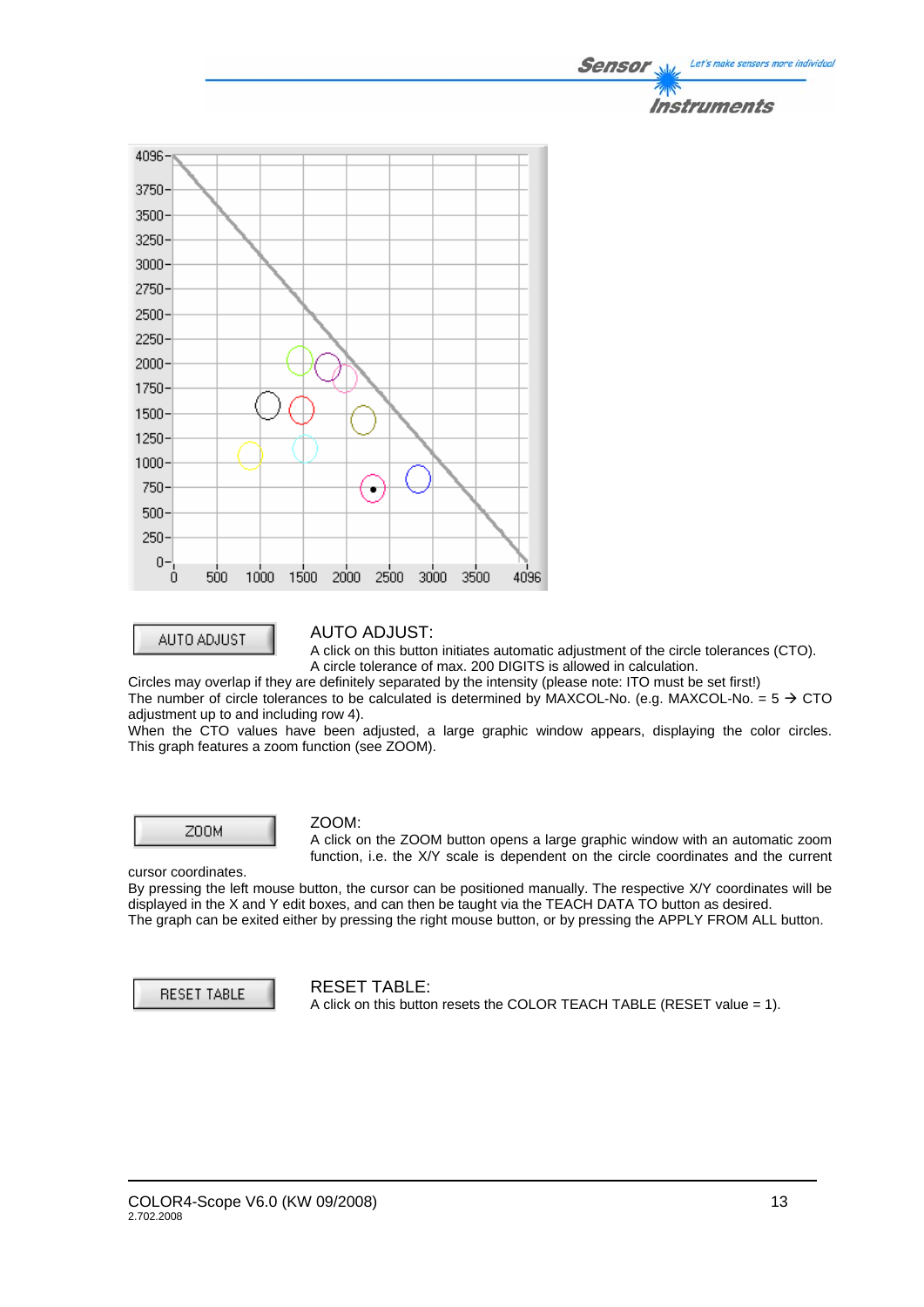| <b>RAM</b> | <b>SEND</b> | <b>PARA</b> | RAM, EEPROM,<br>This group of buttor<br>between PC and se |
|------------|-------------|-------------|-----------------------------------------------------------|

 $\Box$  0

#### $FILE$ : ns controls parameter exchange ensor through the serial RS232 interface.

Sensor

Let's make sensors more individual

Instruments

#### PARA:

 $\blacksquare$  RAM

**FILE** 

With this switch the display of the TEACH TABLE at the PC screen can be switched on and off.

- 1: Display of function fields for entering and selecting general monitoring parameters.
- 0: Display of the TEACH TABLE for entering the individual parameters for the teach-in vectors.

|      | SEND |  |
|------|------|--|
| [F9] |      |  |

#### SEND:

GET

When the SEND button is clicked (or shortcut key button F9 is pressed), all the currently set parameters are transferred between PC and sensor. The target of the respective parameter transfer is determined by the selected button (RAM, EEPROM, or FILE).

|       | GET |  |
|-------|-----|--|
| [F10] |     |  |

GET:

The currently set values can be interrogated from the sensor by clicking on the GET button (or with shortcut key button F10). The source of data exchange is determined by the selected button (RAM, EEPROM, or FILE).

- RAM: The current parameters are written into the RAM memory of the sensor, or they are read from the RAM**, i.e. these parameters are lost when the voltage at the sensor is switched off.**
- EEPROM: The current parameters are written into the non-volatile memory of the EEPROM in the sensor, or they are read from the EEPROM, **i.e. the parameters in the internal EEPROM are stored when the voltage at the sensor is switched off.**
- FILE: A click on this button opens an info field with the file name of the current parameter file.

#### **PLEASE NOTE:**

**The current parameters are only stored in the current output file, or retrieved from the current output file, when the SEND or GET button is activated with a mouse click.**

| init                  |              |              | G                        |
|-----------------------|--------------|--------------|--------------------------|
| Directory<br>History: | D:\InitFiles |              | $\overline{\phantom{a}}$ |
| Suchen in:            | InitFiles    | ▼←国び国        |                          |
| <b><u>ta</u></b> init |              |              |                          |
|                       |              |              |                          |
|                       |              |              |                          |
|                       |              |              |                          |
| Dateiname:            | init         |              | OK.                      |
| Dateityp:             | * dat        | $\mathbf{v}$ | Abbrechen                |

If another output file should be accessed, the file button must first be activated with the mouse pointer. Another dialog field then opens, in which an existing output file can be selected, or in which a file name for a new output file can be entered.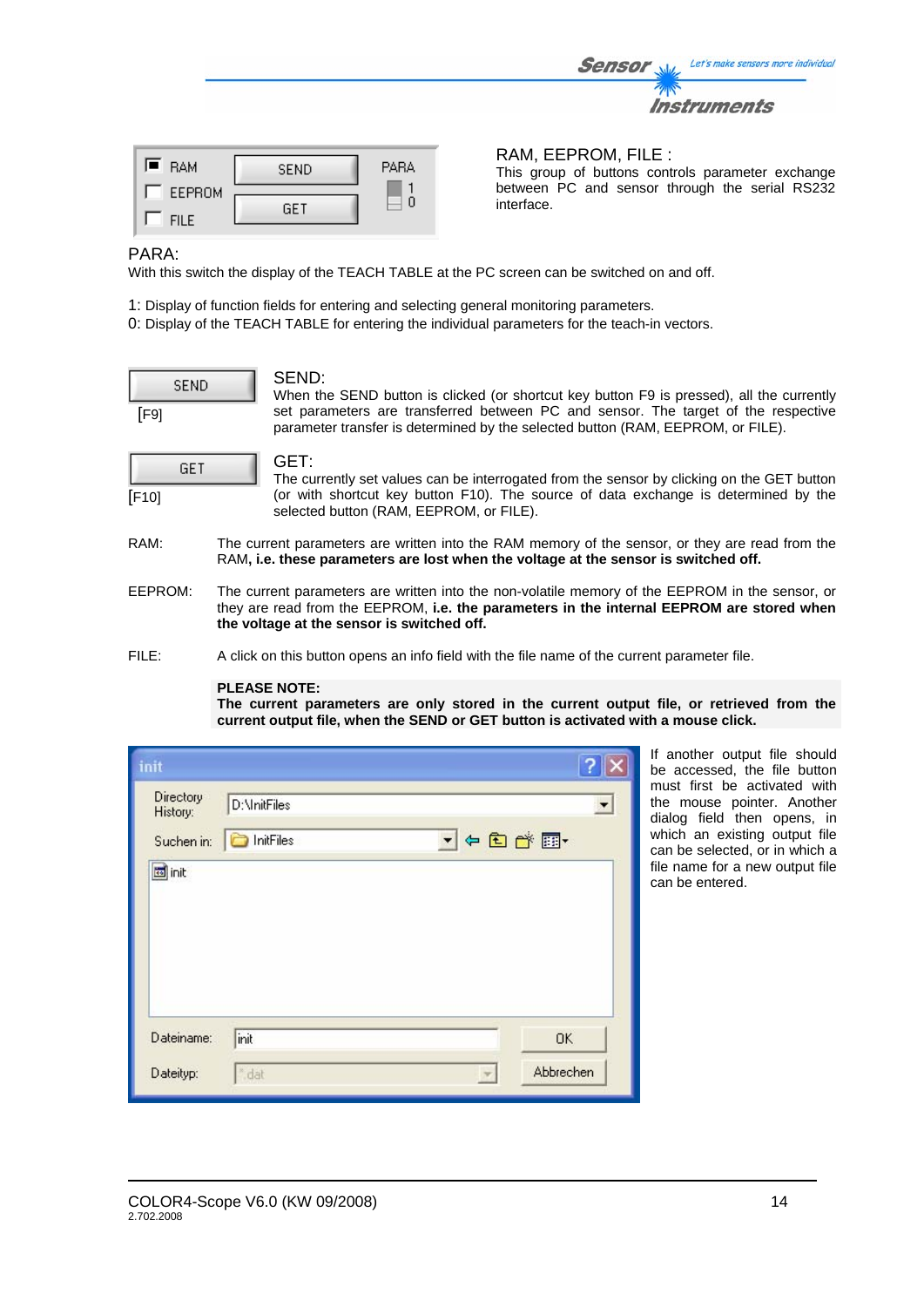

#### GO:

A click on this button (or pressing shortcut key button F11) starts data transfer from the SI-COLO4 color sensor to the PC through the serial RS232 interface.

If *X/Y* or *s/i* is selected under SOURCE, the X/Y coordinates of the current color are displayed in the graph.

If *INT* or *M* is selected under SOURCE, the intensity of the current color and the intensity window of the color set under No.: (0...30) are visualised in the graph.



GO

[F11]

#### STOP:

A click on this button (or pressing shortcut key button F12) stops data transfer from the SI-COLO4 color sensor to the PC through the serial RS232 interface.

#### $\boldsymbol{\mathsf{x}}$  $\mathbf{x}$ 1179 4661 Ÿ ì 1481 2028 **INT** м 3198 | 1101 |

#### X or s:

This numerical value output field displays the RED content (x-axis) of the scattered light currently arriving at the receiver.

#### Y or i:

This numerical value output field displays the GREEN content (y-axis) of the scattered light currently arriving at the receiver.

#### INT or M:

This numerical value output field displays the currently measured intensity (proportional to the average of the intensities at the triple receiver).



#### TEMP:

This display shows the temperature prevailing in the sensor housing.

| C-No: |
|-------|
| 515   |

#### C-No.:

This numerical value output field displays the currently detected color number in accordance with the entry in the COLOR TEACH TABLE. The currently detected color number is sent to the digital outputs OUT0 … OUT4 as a corresponding bit pattern.

**Please note: The above-mentioned 5 output fields are only updated when data transfer between PC and SI-COLO4 color sensor is active (GO button pressed).**



#### SOURCE:

A click on the arrow button opens a selection field for the selection of a display mode in the graphic display window.

XY or s/i : Display of the color triangle and of the currently determined color. RAW RGB : The current raw signals of the 3-fold receiver (red, green, blue) are displayed. INT or M: The currently determined intensity is displayed.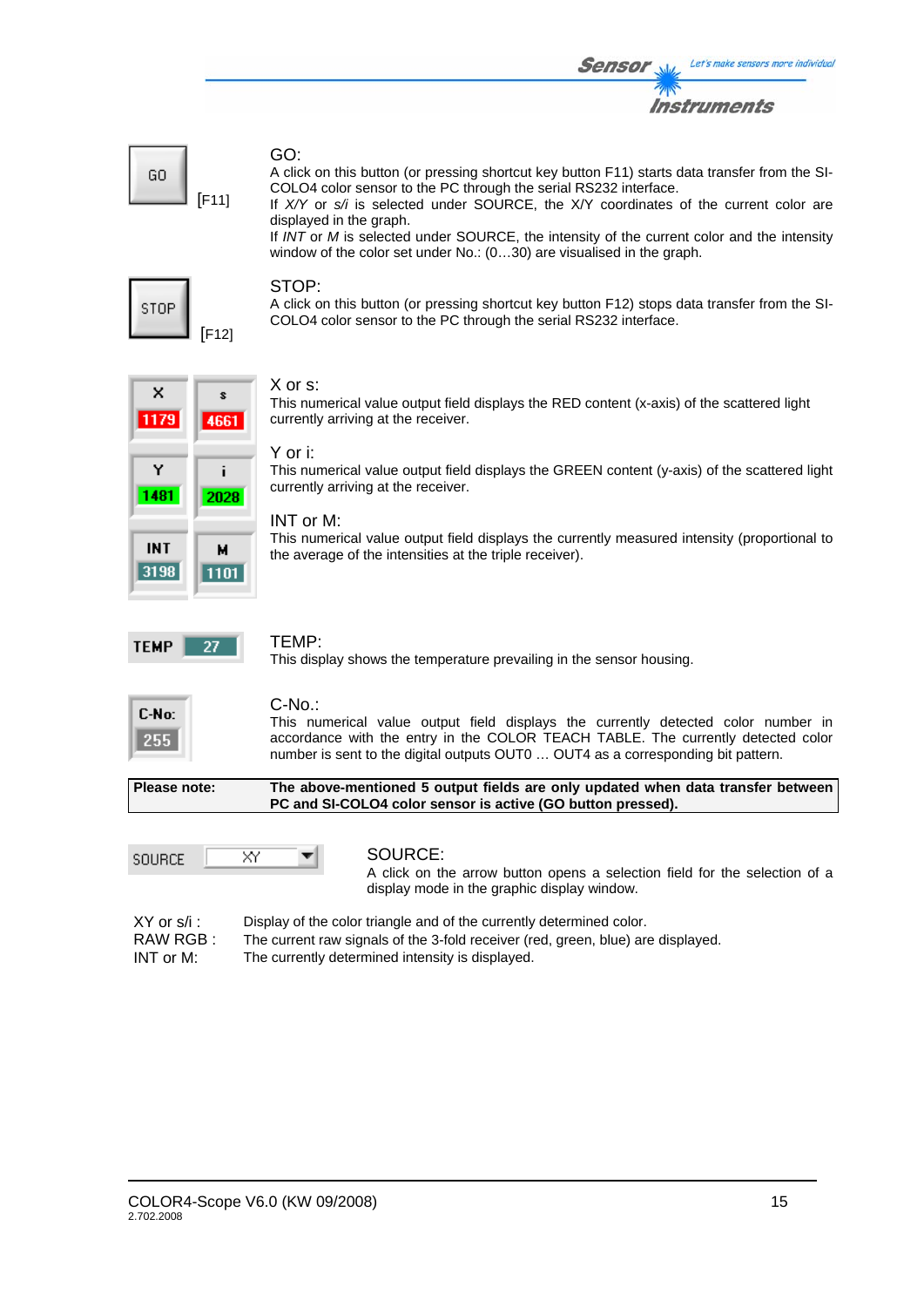

# **2.1.2 Evaluation modes**

| EVALUATION MODE | <b>FIRST HIT</b> |
|-----------------|------------------|

| No. COLOR TEACH TABLE |      |      |            |      |     | COLOR |  |
|-----------------------|------|------|------------|------|-----|-------|--|
|                       | ×    | Υ    | <b>CTO</b> | INT  | ITO |       |  |
| П                     | 1317 | 1962 | 100        | 1441 | 100 |       |  |
|                       | 2501 | 834  | 100        | 2007 | 100 |       |  |
| 2                     | 866  | 1067 | 100        | 1120 | 100 |       |  |
| 3                     |      |      |            |      |     |       |  |
|                       |      |      |            |      |     |       |  |
|                       |      |      |            |      |     |       |  |

EVALUATION MODE

**BEST HIT** ┳

 $\blacktriangledown$ 

| No. COLOR TEACH TABLE |      |      |     |      |     | <b>COLOR</b> |  |
|-----------------------|------|------|-----|------|-----|--------------|--|
|                       | x    | ٧    | CTO | INT  | ITO |              |  |
|                       | 1317 | 1962 | 100 | 1441 | 100 |              |  |
|                       | 2501 | 834  | 100 | 2007 | 100 |              |  |
| 2                     | 866  | 1067 | 100 | 1120 | 100 |              |  |
| 3                     |      |      |     |      |     |              |  |
|                       |      |      |     |      |     |              |  |
| -                     |      |      |     |      |     |              |  |

EVALUATION MODE

**MIN DIST** 

| No. |             | COLOR TEACH TABLE   COLOR |      |     |  |
|-----|-------------|---------------------------|------|-----|--|
|     | ×           |                           | INT. | ITO |  |
|     | 1832   1601 | 40                        | 2120 | 100 |  |
|     |             |                           |      |     |  |
|     |             |                           |      |     |  |

### FIRST HIT:

The currently measured color values are compared with the default values in the COLOR TEACH TABLE, starting with teach-color 0. If in the row-by-row comparison the current color values correspond with the teach-parameters entered in the COLOR TEACH TABLE, this first "hit" in the COLOR TEACH TABLE is displayed as a color number (C-No.) and is output at the digital outputs (OUT0 ... OUT4) according to the settings of the OUTMODE parameter (see OUTMODE).

If the current color does not correspond with any of the teach-colors, the color code C-No. = 255 will be set ("error status").

#### BEST HIT:

The currently measured color values are compared with the default values in the COLOR TEACH TABLE, starting with teach-color 0. If in the row-by-row comparison the current color values correspond with several of the teach parameters entered in the color table, the teach parameter that has the shortest x/y distance from the current color value will be a hit.

This "hit" in the COLOR TEACH TABLE is displayed as a color number (C-No.) and is output at the digital outputs (OUT0 ... OUT4) according to the settings of the OUTMODE parameter (see OUTMODE).

If the current color does not correspond with any of the teach-in colors, the color code C-No. = 255 will be set ("error status").

#### MIN DIST:

The individual teach-in colors defined in the COLOR TEACH TABLE are present as points in the color triangle, defined by their (X,Y) value pairs. When this evaluation mode is set at the SI-COLO4 color sensor, the evaluation algorithm, starting from the currently measured color value (X,Y), calculates the distance to the individual teach-in colors in the color triangle. The current color value (X,Y) is assigned to the teach-in color that is closest in the color triangle. The color detected this way is output at the digital outputs (OUT0 ... OUT4) according to the settings of the OUTMODE parameter (see OUTMODE).

C-No. will only be set to 255, if the current intensity falls below the value set under INTLIM (see INTLIM).

#### Comment:

The value of 40 is only entered here in order to be able to represent the coordinates of the individual teach colours in the graph. It has no meaning for evaluation.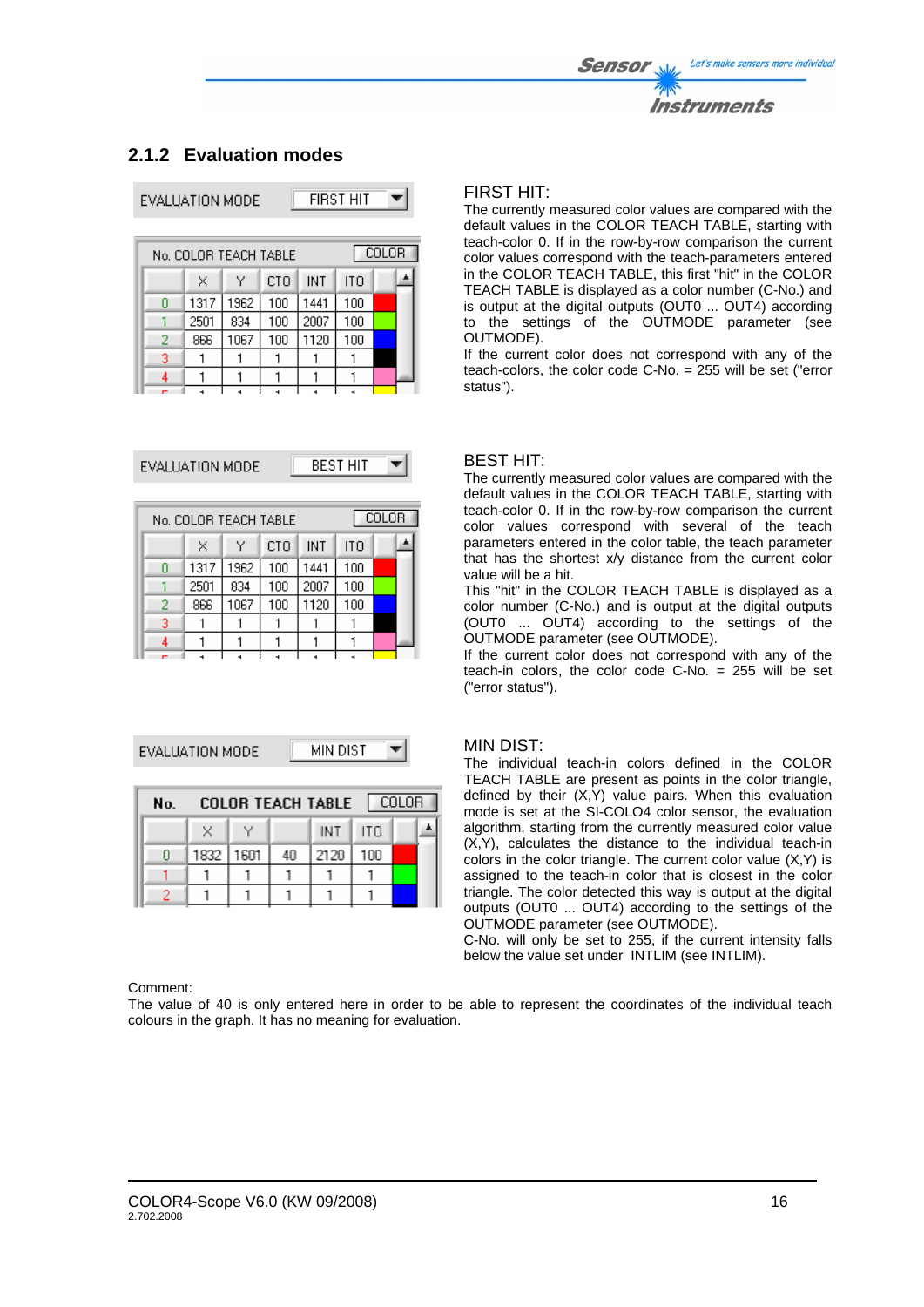



In this evaluation mode the rows 0 to 4 in the COLOR TEACH TABLE are evaluated.

Every match of current color (row number) and teach vector is directly sent to the corresponding output. Example.

If the result of evaluation is that both row 0 and row 3 is a hit, outputs OUT0 and OUT3 will be set to high (+24V).

| No. CTT |  | COLOR GROUPS   ROWCOLOR |                  |  |  |  |  |
|---------|--|-------------------------|------------------|--|--|--|--|
|         |  |                         | Y ECTO EINT EITO |  |  |  |  |
|         |  |                         |                  |  |  |  |  |

|                      | $\mathbb H$ group panel $\ \mathbf -\ \mathbf -\ $ $\mathbf X$ |  |  |  |  |
|----------------------|----------------------------------------------------------------|--|--|--|--|
| COLOR GROUPS ON<br>▼ |                                                                |  |  |  |  |
|                      | GROUP                                                          |  |  |  |  |
| 0                    | 0                                                              |  |  |  |  |
| 1                    | 0                                                              |  |  |  |  |
| 2                    | 1                                                              |  |  |  |  |
| 3                    | 1                                                              |  |  |  |  |
| 4                    | $\overline{c}$                                                 |  |  |  |  |
| 5                    | 0                                                              |  |  |  |  |
| 6                    | 0                                                              |  |  |  |  |
| 7                    | Ō                                                              |  |  |  |  |
| 8                    | 0                                                              |  |  |  |  |
| 9                    | 0                                                              |  |  |  |  |
| 10                   | 0                                                              |  |  |  |  |
| 11                   | 0                                                              |  |  |  |  |
| 12                   | 0                                                              |  |  |  |  |
| 13                   | 0                                                              |  |  |  |  |
| 14                   | 0                                                              |  |  |  |  |
| <b>RESET</b>         |                                                                |  |  |  |  |
|                      | CLOSE GROUP PANEL                                              |  |  |  |  |



#### COLOR GROUPS:

It is possible to form color groups in evaluation modes FIRST HIT, BEST HIT, and MIN DIST. This means that in a special table the individual rows are assigned to a group.

In this example, COLOR GROUPS has been set to ON, i.e. group evaluation is activated.

Rows 0 and 1 have been assigned to group 0.

Rows 2 and 3 have been assigned to group 1, and row 4 to group 2.

A GRP display is shown under the C-No: display.

If, as in this example, row 3 is detected in the evaluation, this row and the corresponding group will be visualised.

The group number will be output through outputs OUT0 to OUT4.

A maximum of 5 groups (group 0 to group 4) can be formed in evaluation mode DIRECT HI and LO.

A maximum of 31 groups (group 0 to group 30) can be formed in evaluation mode BINARY.

All the cell values can be set to 0 by pressing RESET. The GROUP PANEL can be closed by clicking on CLOSE GROUP PANEL.

PLEASE NOTE:

Once you have formed groups, they must be reported to the sensor by pressing SEND.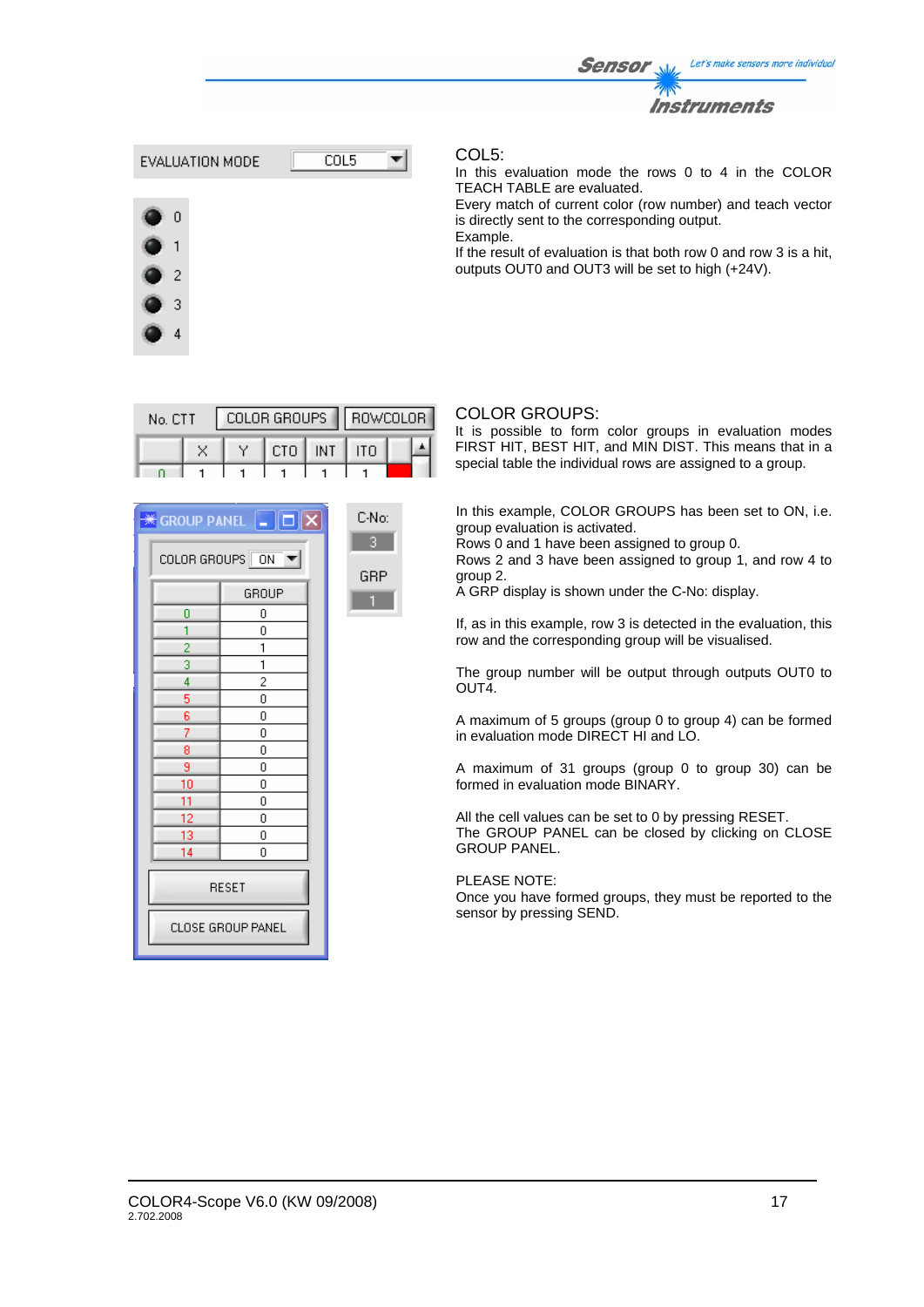

# **2.2 COLOR4-Scope software as an aid for sensor adjustment**

**Prior to the use of the software aids (graphic display of sensor signals) the sensor must be manually adjusted to the respective target or background as accurately as possible. The reference distance of the sensor to the target is defined in the data sheet of the respective sensor.** 

**ATTENTION! By using the color sensor with fiber optic cable adaptor, there should be a working distance of approx. 2 … 10mm between the optical fiber head-end and the measuring object.** 

Fine adjustment of the SI-COLO4 color sensor is facilitated by the graphic display of the analog signals (raw signals from the triple receiver diode). First of all measurement data transfer from the SI-COLO4 color sensor to the PC must be activated by clicking on the GO button.



For this purpose the option INT must be selected in the SOURCE selection field. With this setting the intensity measured at the receiver unit is shown in the graphic display window.

GO

Activation of measurement data transfer between PC and SI-COLO4 color sensor. The current measured values are shown in the graphic display window in "scroll mode" (in the display window the most recent values appear on the left side).

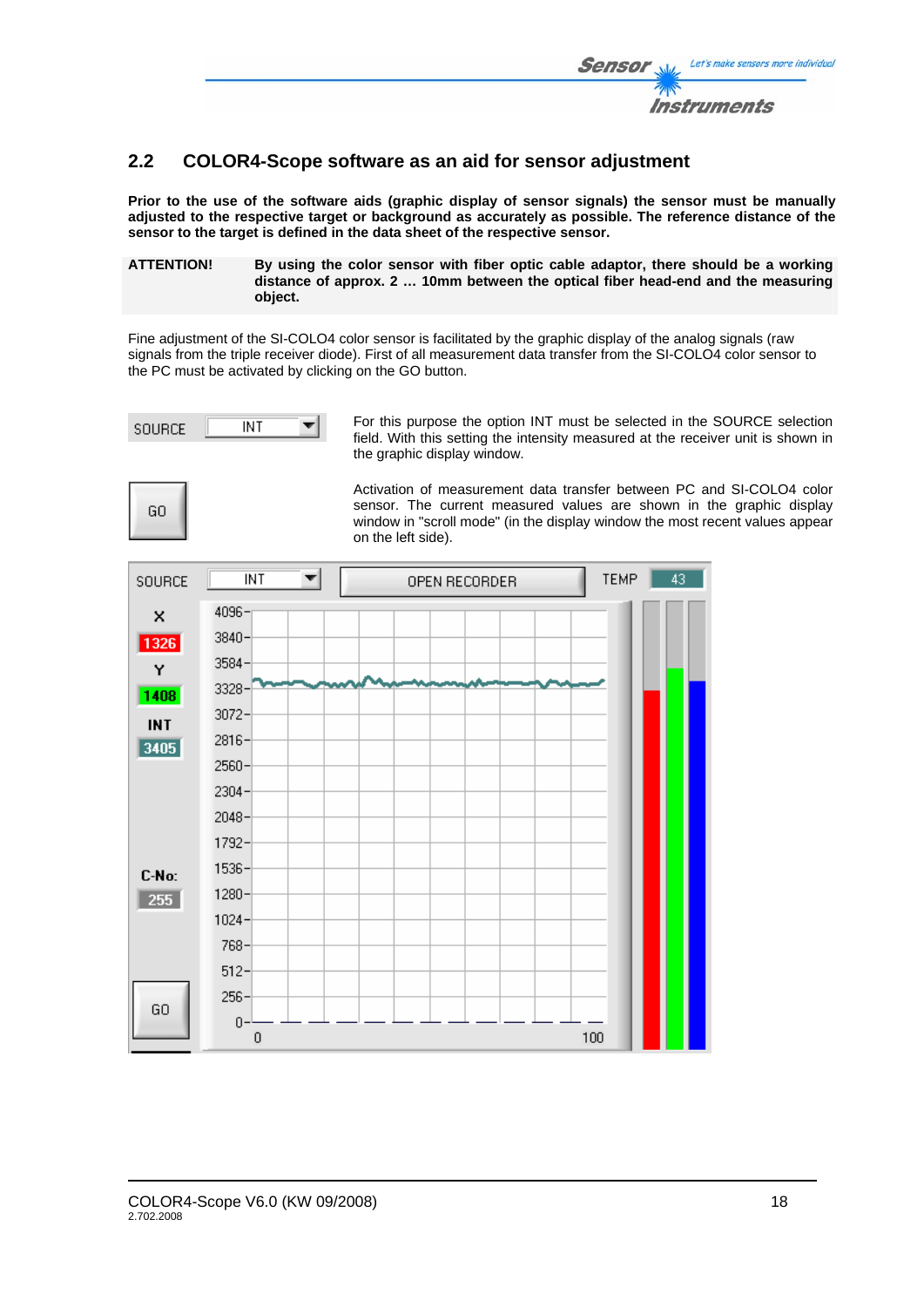

The measured intensity value from the receiver diode of the SI-COLO4 color sensor should now appear in "scroll mode" in the graphic display window (red). If one of the 3 measuring channels lies at the upper=4096 or lower=0 limit (observe the bar display), it must first be ascertained that the intensity of the transmitter LED is correctly set.

For this purpose the laser mode is set to STATIC in the POWER MODE function field, and the POWER slider is then adjusted until the intensity value INT (pink curve) ideally lies in the middle of the measuring range (0 .. 4096 12-bit A/D converter).

If less intensity is diffusely reflected from the target, the color sensor can also be operated with less intensity. Color evaluation, however, is only possible, if the following is valid for the measured intensity INT: **INT > INTLIM**

**SEND** 

**Please note: The change of laser power only becomes active at the SI-COLO4 color sensor after a click on the SEND button !**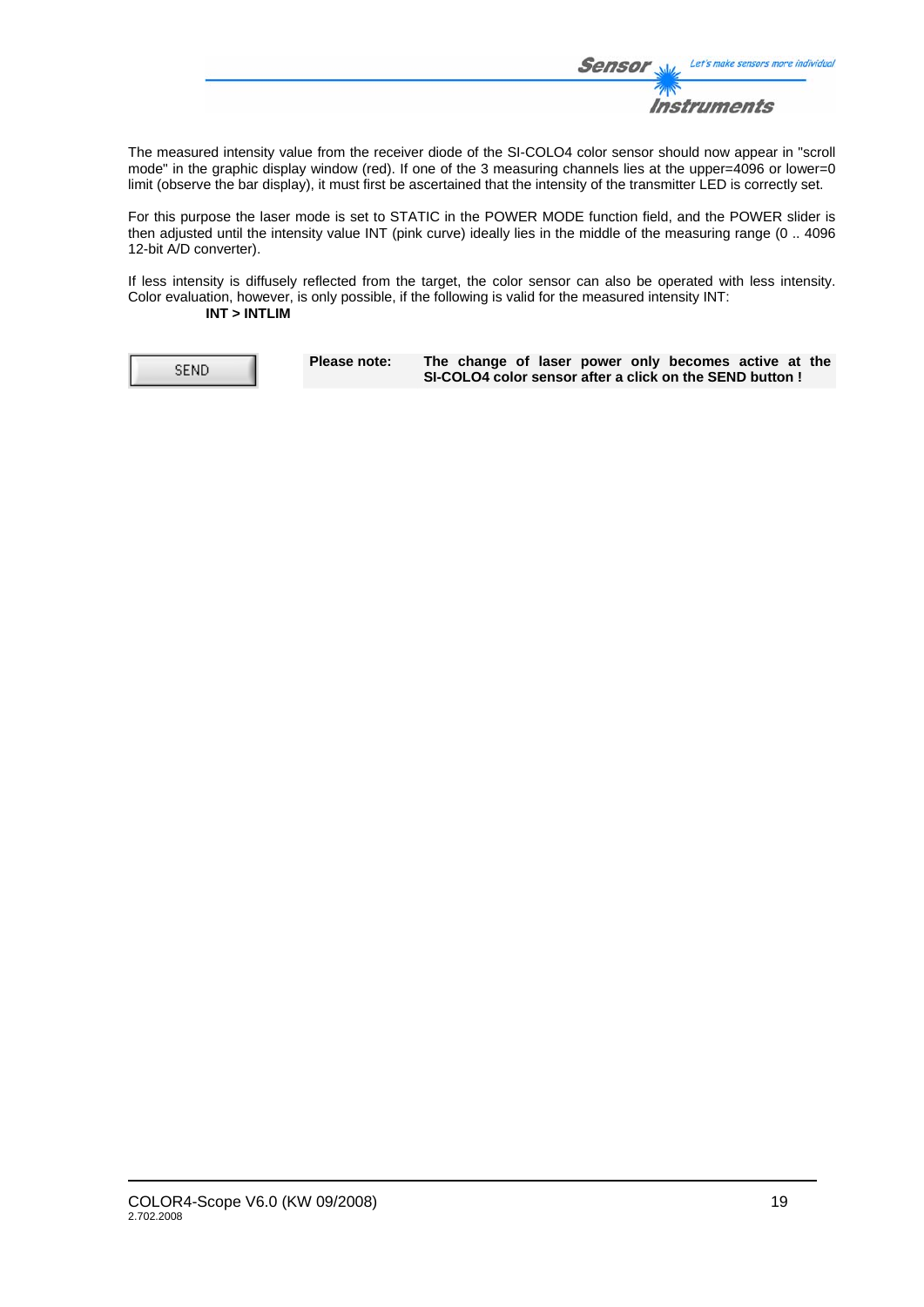

# **2.3 COLOR4-Scope software as an aid for teach-in**

The SI-COLO4 color sensor is able to learn up to 31 different colors in the COLOR TEACH TABLE, either automatically or by manual parameter input.

Actual parameterization can be started when the target has been positioned at the reference distance and the intensity lies in the dynamic range (INT > INTLIM) (if necessary, readjust POWER).



First the trigger mode should be set to CONT, which means that color detection is continuously active, also without external triggering.

With a click on the SEND button this setting is activated at the color sensor.



When this option is selected, the color triangle is shown in the graphic display window.



In the color triangle the currently measured color is represented by a  $(X,Y)$  value pair.

The RED content of the currently measured color corresponds with the X coordinate, the GREEN content corresponds with the Y coordinate in the color triangle. The BLUE content in the color triangle is proportional to the distance of the (X,Y) value pair from the hypotenuse.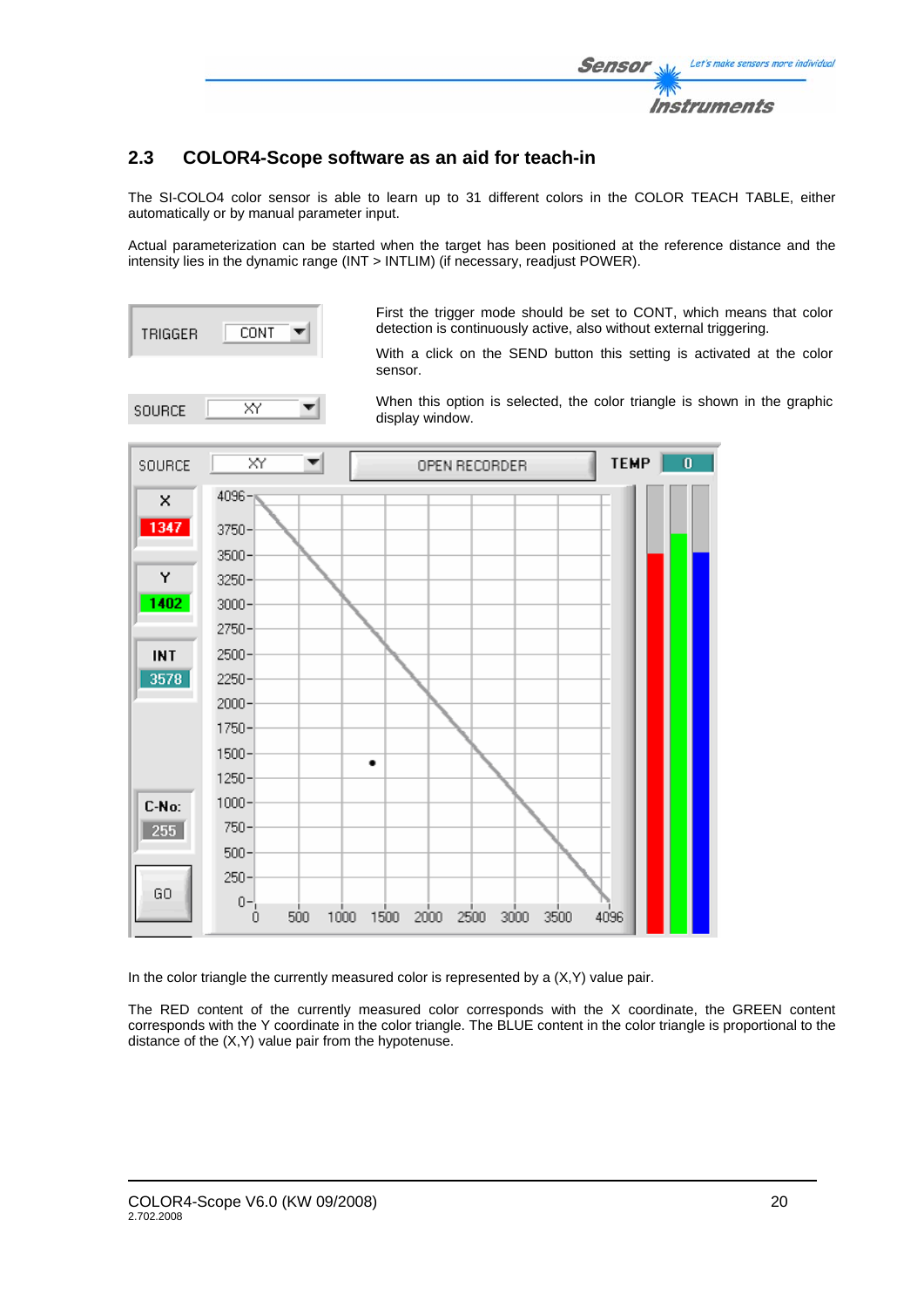

| GO   |  |
|------|--|
| No.: |  |

TEACH DATA TO

After a click on the GO button measured values are transferred from the color sensor to the PC and displayed as (X,Y) value pairs in the color triangle.

Now the number of the current teach-in color (0 ... 30), in the row of which the current teach-in values should be entered, can be selected.

With a click on the TEACH DATA TO button the current measured values are entered as teach-in values in the previously selected row of the COLOR TEACH TABLE.

After automatic TEACH-IN the tolerance circle around the teach-in color should first be slightly corrected, i.e. increased, by entering CTO (depending on the scatter of the measured value).

The position (push button APPLY FROM ALL pressed) of the taught tolerance circles around the respective teach-color in the color triangle determines the possible choice of the tolerance circles (radius=CTO). They should be chosen so, that they don't overlap each other.

| TEACH MEAN VALUES |  |
|-------------------|--|
|-------------------|--|

| No. | <b>COLOR TEACH TABLE</b> |      |     |      |                 |  |  |
|-----|--------------------------|------|-----|------|-----------------|--|--|
|     | x.                       | Υ    | CTO | INT  | IT <sub>O</sub> |  |  |
| 0   | 1648                     | 1234 | 100 | 962  | 50              |  |  |
|     | 2504                     | 901  | 100 | 1753 | 50              |  |  |
| 2   | 1738                     | 1225 | 100 | 818  | 50              |  |  |
| 3   | 1366                     | 1020 | 100 | 1945 | 50              |  |  |
|     | 1505                     | 1551 | 100 | 2706 | 50              |  |  |



| MAXCOL-No. |  |
|------------|--|
|------------|--|

After a click on the GO button, a TEACH panel will be opened which allows the user to combine several measurement values in a teach value. See chapter 2.6.

Tolerance ITO, which lies symmetrically around intensity INT, also should be increased first, because otherwise color detection might fail due to intensity evaluation. For the detection of a teach-in color both criteria, color (X,Y) and intensity INT must be fulfilled !

**Almost identical color value pairs (X,Y) often can be separated with the intensity criteria INT and ITO (tolerance).**

It must also be observed that in the INTLIM input field the lower limit for color evaluation may have to be corrected depending on the current intensity INT that is diffusely reflected to the color sensor.

#### **Please note: No color evaluation if: INT < INTLIM**

The number of colors to be checked must be entered in the MAXCOL-No. input field.

**When suitable parameters for the respective color detection have been established by observing the signal characteristics, the current parameters must be written to the non-volatile EEPROM memory of the SI-COLO4 color sensor by clicking on the SEND button.** 



**The selection button in the MEM field must be set to EE !** 

**When the parameters have been entered and the sensor has been adjusted with the help of the graphical representation provided by the COLOR4-Scope software, the PC is no longer required for the actual measuring task. The PC and the RS232 interface cable can then be disconnected from the SI-COLO4 color sensor. The SI-COLO4 color sensor then performs the measuring task in STAND-ALONE operation.**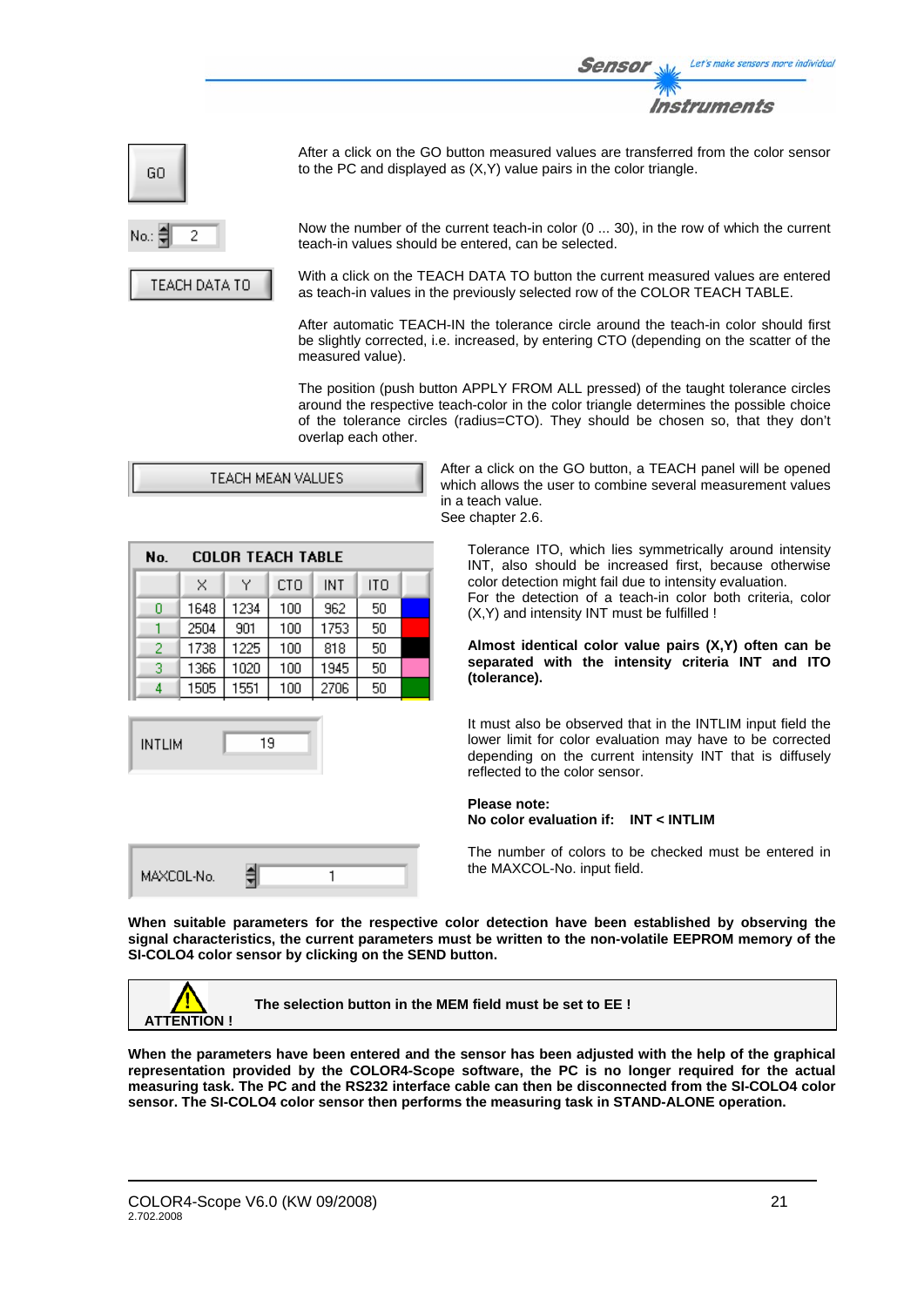

# **2.4 External triggering of the SI-COLO4 color sensor**



External triggering is performed through pin no. 3 (grn) at the 8-pole socket of the SI-COLO4/PLC connection.



SEND

#### EXTERN:

First the external trigger mode must be set at the color sensor. For this purpose option EXT1 or EXT2 must be selected in the TRIGGER selection field.

### **PLEASE NOTE:**

**The new setting is only activated at the SI-COLO4 control unit after a click on the SEND button!** 

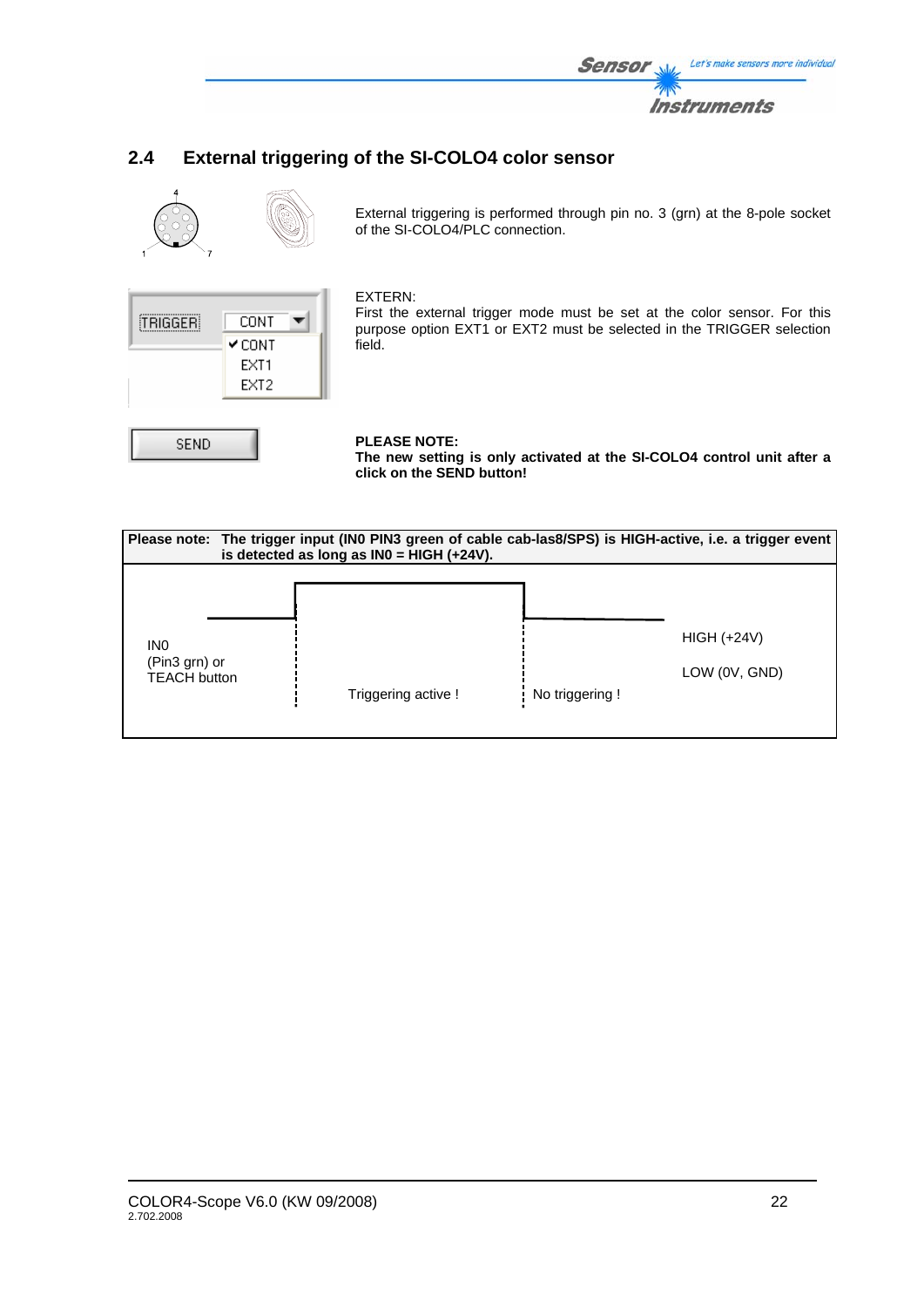

# **2.5 Function of the data recorder (OPEN RECORDER)**

The COLOR4-Scope software features a data recorder that makes it possible to save a certain number of RED/GREEN/BLUE/X/Y/INT frames. The recorded file is saved to the hard disk of the PC and can then be evaluated with a spreadsheet program.

The file that is created has seven columns and as many rows as data frames were recorded. A row is structured as follows: Date and time, RED, GREEN, BLUE, X, Y, INT. Attention: When an EXCEL file is opened, date and time must be split in two columns.

The following steps describe how data frames are recorded with the recorder:

PLEASE NOTE:

Recording depends on the EVALUATION MODE that is chosen. Several EVALUATION MODES do not need certain data, therefore these data will be set to 0, i.e. for these data the value 0 will be recorded. When TRIGGER=EXT1 or EXT2 is selected, only those data will be recorded which are calculated during triggering.

#### Step 1:

Press the OPEN RECORDER button. The following window will be displayed:

| <b><i><b>W</b></i></b> RECORDER                             |                  |             |   |
|-------------------------------------------------------------|------------------|-------------|---|
| AUTO RECORDING<br>SELECT DATA RECORDING                     |                  | SHOW GRAPH  |   |
| RECORD-TIME INTERVAL IN SECONDS                             |                  | <b>RED</b>  |   |
| VALUES TO BE RECORDED (MAX 50 000)                          | 1000             | GRN         |   |
| TOTAL RECORDING TIME (days hours minutes seconds)<br>n<br>0 | 16<br>40         | <b>BLUE</b> | n |
| RECORDED VALUES                                             | <b>REMAINING</b> | $\times$    |   |
| 0                                                           | 1000             | Υ           |   |
| START AUTO RECORD<br>STOP AUTO RECORD                       |                  | <b>INT</b>  |   |
| <b>CLOSE RECORDER</b>                                       | <b>TEMP</b>      |             |   |
| SELECT RECORD FILE                                          | Filename         |             |   |

OPEN RECORDER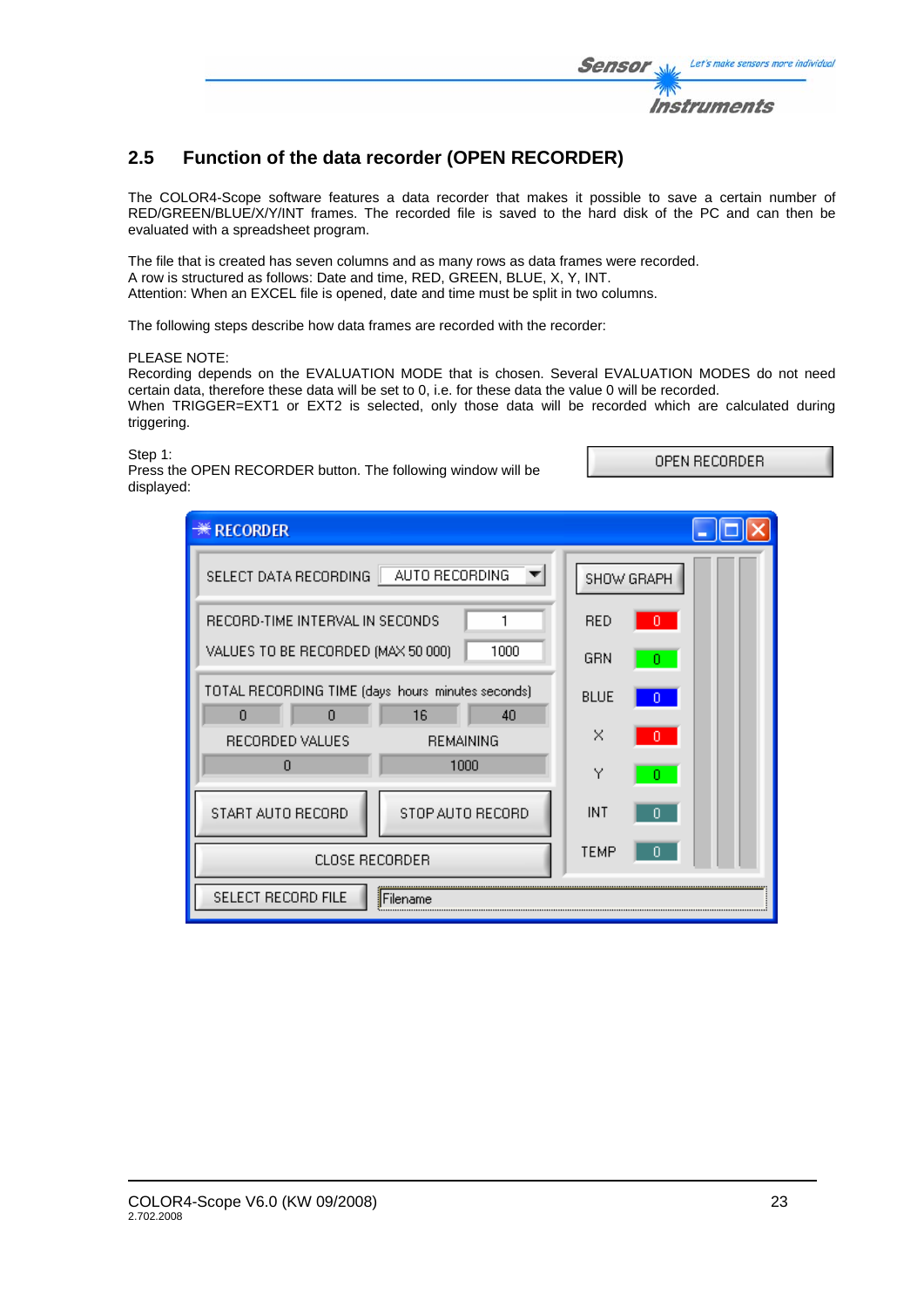Let's make sensors more individual Sensor

Instruments

 $\overline{1}$ 

1

#### Step 2:

#### If you want to automatically record several data frames, please select AUTO RECORDING under SELECT DATA RECORDING.

Enter a time interval for recording (in this example: 1, i.e. a new value is called from the sensor every second). Then enter the maximum number of values you wish to record in the second input field.

#### **Please note:**

#### **Recording can also be stopped earlier, the data recorded so far will not be lost.**

These fields indicate how long recording will take (in days, hours, minutes, and seconds) if all data are recorded.

#### Step 3:

By pressing the button SELECT RECORD FILE a file can be selected in which the data frame will be stored.

If you select an already existing file name, you will be asked whether you want to overwrite the existing file or not.

#### Step 4:

Pressing the START AUTO RECORD button starts automatic data recording.

The recorder starts to record data, and the button is red to indicate that recording is active.

The respective data frames are shown in the display windows.

In the two display fields RECORDED VALUES and REMAINING you can check how many data frames have been recorded, and how many frames remain to be recorded.

Pressing the SHOW GRAPH button opens a graphic window that displays the recorded values

#### **Please note:**

**During recording the two input fields RECORD-TIME INTERVAL and VALUES TO BE RECORDED are inactive.**

SELECT DATA RECORDING AUTO RECORDING

RECORD-TIME INTERVAL IN SECONDS

VALUES TO BE RECORDED (MAX 50 000)

|  | TOTAL RECORDING TIME (days hours minutes seconds) |  |
|--|---------------------------------------------------|--|
|  |                                                   |  |



| d:\Filename\record.dat |  |
|------------------------|--|
|------------------------|--|

|             | START AUTO RECORD |           |
|-------------|-------------------|-----------|
| <b>RED</b>  | O                 |           |
| <b>GRN</b>  | o                 |           |
| <b>BLUE</b> | Ō                 |           |
| ×           | o                 |           |
| Y           | 0                 |           |
| <b>INT</b>  | O                 |           |
| <b>TEMP</b> | O                 |           |
|             | RECORDED VALUES   | REMAINING |

Step 5: When all the data frames set under VALUES TO BE RECORDED have been recorded, or when the STOP AUTO RECORD button is pressed, a pop-up window will appear which confirms that the file is stored.

STOP AUTO RECORD

6

994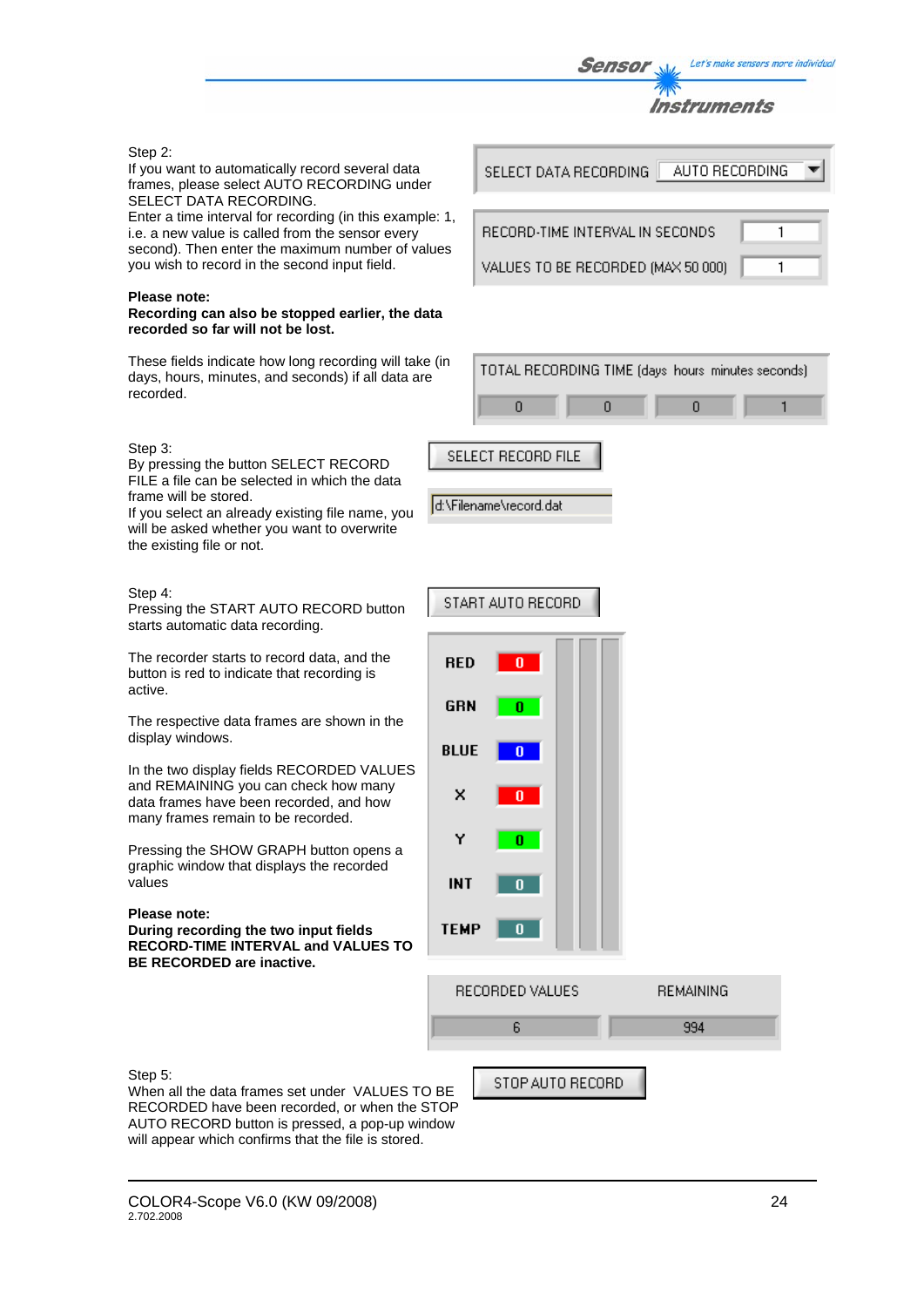

Press the CLOSE RECORDER button to close the recorder and return to the main program.

Step 6:

If you want to record data "manually", please select the MANUAL RECORDING function under SELECT DATA RECORDING.

You can start reading data from the sensor by pressing the START AUTO POLLING button. These data are visualised in the display window. Pressing the CAPTURE DATA FRAME button saves a data frame in the file that was selected under SELECT RECORD FILE. The RECORDED VALUES field shows the sum of the frames already recorded.

| <b><i><b>W</b></i></b> RECORDER           |                     |
|-------------------------------------------|---------------------|
| SELECT DATA RECORDING<br>MANUAL RECORDING | SHOW GRAPH          |
| START AUTO POLLING<br>STOP POLLING        | <b>RED</b><br>$0 -$ |
|                                           | GRN<br>0.           |
|                                           | <b>BLUE</b><br>0    |
| RECORDED VALUES                           | ×<br>0.             |
| $\mathbf{0}$                              | Υ<br>0.             |
| CAPTURE DATA FRAME                        | INT<br>$\mathbf{0}$ |
| CLOSE RECORDER                            | <b>TEMP</b><br>0    |
| SELECT RECORD FILE<br>Filename            |                     |

**Please note:** 

**When you press START AUTO RECORD, the file that is selected under SELECT RECORD FILE will be deleted. With RECORD FRAME MANUALLY, the file will be created if it does not already exist. If the file already exists, the data are added to the existing file.**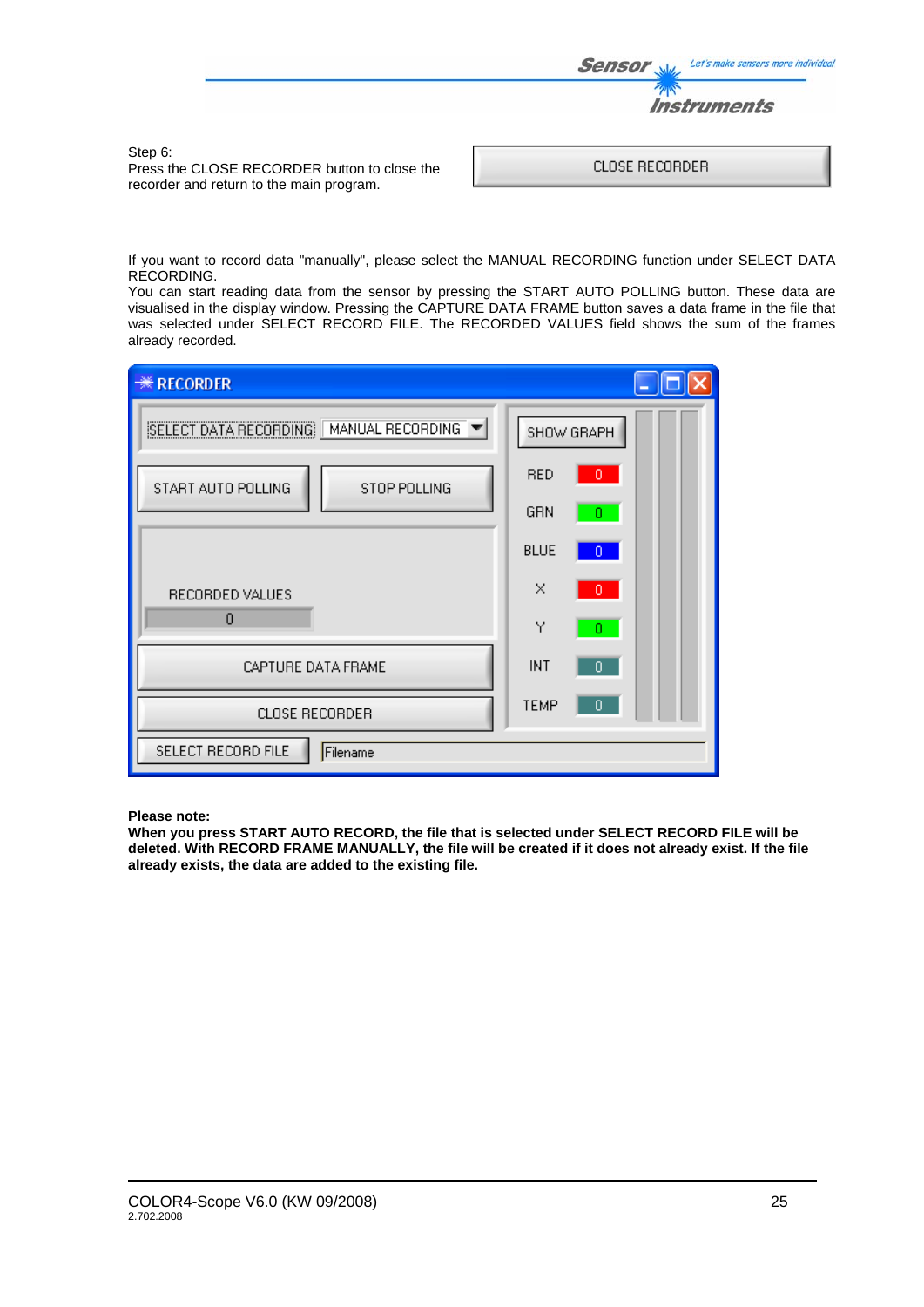

# SHOW GRAPH

When the SHOW GRAPH button is pressed, a panel will be displayed that allows the user to monitor the different signals. The individual signals can be activated from the SIGNAL drop-down menu.

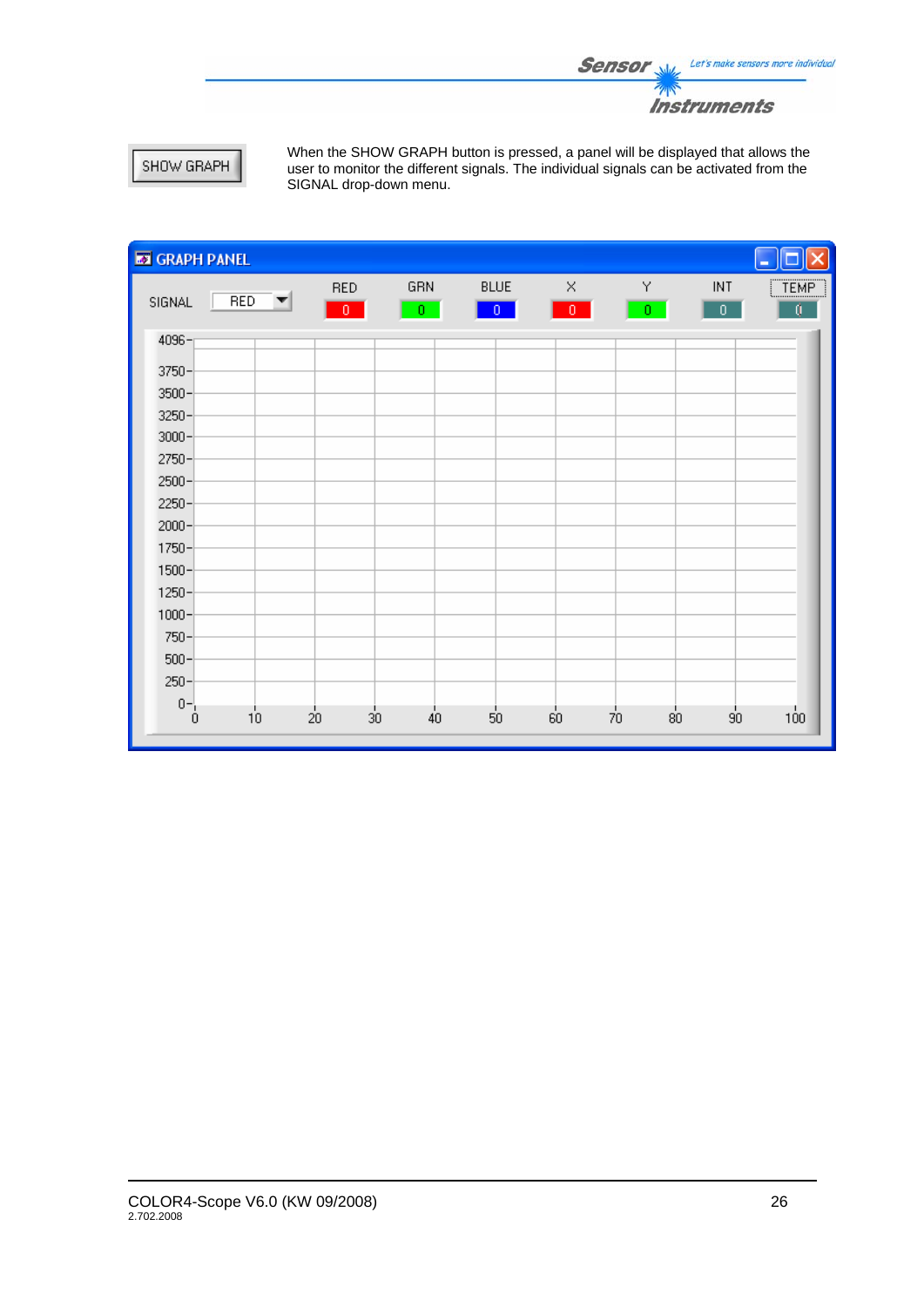

# **2.6 Function of the TeachPanel (TEACH MEAN VALUES)**

The Teach Panel can be used in every evaluation mode. The explanation herein uses the FIRST HIT evaluation mode.

| <b>TEACH PANEL</b>                   |                |      |      |     |               |      |            |    |
|--------------------------------------|----------------|------|------|-----|---------------|------|------------|----|
| <b>COUNTER</b><br>4<br>CAPTURE       |                | R    | G    | B.  | ×             | Y    | INT        |    |
|                                      |                | 1358 | 2051 | 860 | 1302          | 1967 | 1423       |    |
| <b>RESET TABLE</b><br><b>UNDO</b>    | 2              | 1415 | 2082 | 853 | 1332          | 1959 | 1450       |    |
|                                      | 3              | 1357 | 2044 | 864 | 1302          | 1962 | 1421       |    |
|                                      | 4              | 1353 | 2027 | 873 | 1302          | 1951 | 1417       |    |
| VALUE CTO<br>TEACH CTO WITH          | 5              | n    | n    | 0.  | f)            | n.   | n.         |    |
|                                      | 6              | n    | n    | n   | n             | n    | n          |    |
| TEACH ITO WITH<br>VALUE ITO          | 7              | n    | n    | n   | n             | n    | 0          |    |
|                                      | 8              | n    | n    | n   | n             | n    | n          |    |
| 100<br>100<br>VALUE CTO<br>VALUE ITO | 9              | n    | 0    | n   | n             | n    | 0          |    |
|                                      | 10             | Ο    | 0    | Ο   | 0             | 0    | 0          |    |
| TEACH TO TABLE<br>ROW No.:<br>0      |                |      |      |     |               |      |            |    |
|                                      |                | R    | G    | R   | ×             | Υ    | <b>INT</b> |    |
|                                      | MEAN I         | 1370 | 2051 | 862 | 1309          | 1959 | 1427       |    |
| <b>CLOSE TEACH PANEL</b>             | MAX DELTA XAYI |      |      | 23. | MAX DELTA INT |      |            | 23 |

The following panel will be displayed after a click on TEACH MEAN VALUES.

The main panel remains active, and data are automatically picked up from the sensor and are displayed. A click on the CAPTURE button enters a parameter frame in the table.

The COUNTER display field shown how many frames have already been recorded.

The last frames that were entered in the table can be deleted again by pressing UNDO.

RESET TABLE sets the whole table back to 0.

After every activation of CAPTURE, UNDO, or RESET TABLE, the mean values for the individual parameters are calculated automatically and are displayed in the mean value table.

A MAX DELTA X/Y and a MAX DELTA INT are calculated in addition to the mean values.

When the TEACH TO TABLE button is pressed, the respective mean values are taught to the row in the COLOR TEACH TABLE that is selected under ROW No.:.

Teaching of the circular tolerance and of the intensity tolerance can be set by way of TEACH CTO WITH and TEACH ITO WITH, respectively.

- If the setting is VALUE CTO, the value that is set under VALUE CTO will be taught (ditto tolerance).
- If the setting is MAX DELTA (X/Y), the value that is determined under MAX DELTA X/Y will be taught (ditto tolerance).
- If the setting is MAX DELTA + VALUE CTO, the value that is determined under MAX DELTA  $X/Y$  + VALUE CTO will be taught (ditto tolerance).
- With NO CHANGE, the value that is set in the COLOR TEACH TABLE will remain unchanged.

A click on the CLOSE TEACH PANEL button will take you back to the main panel.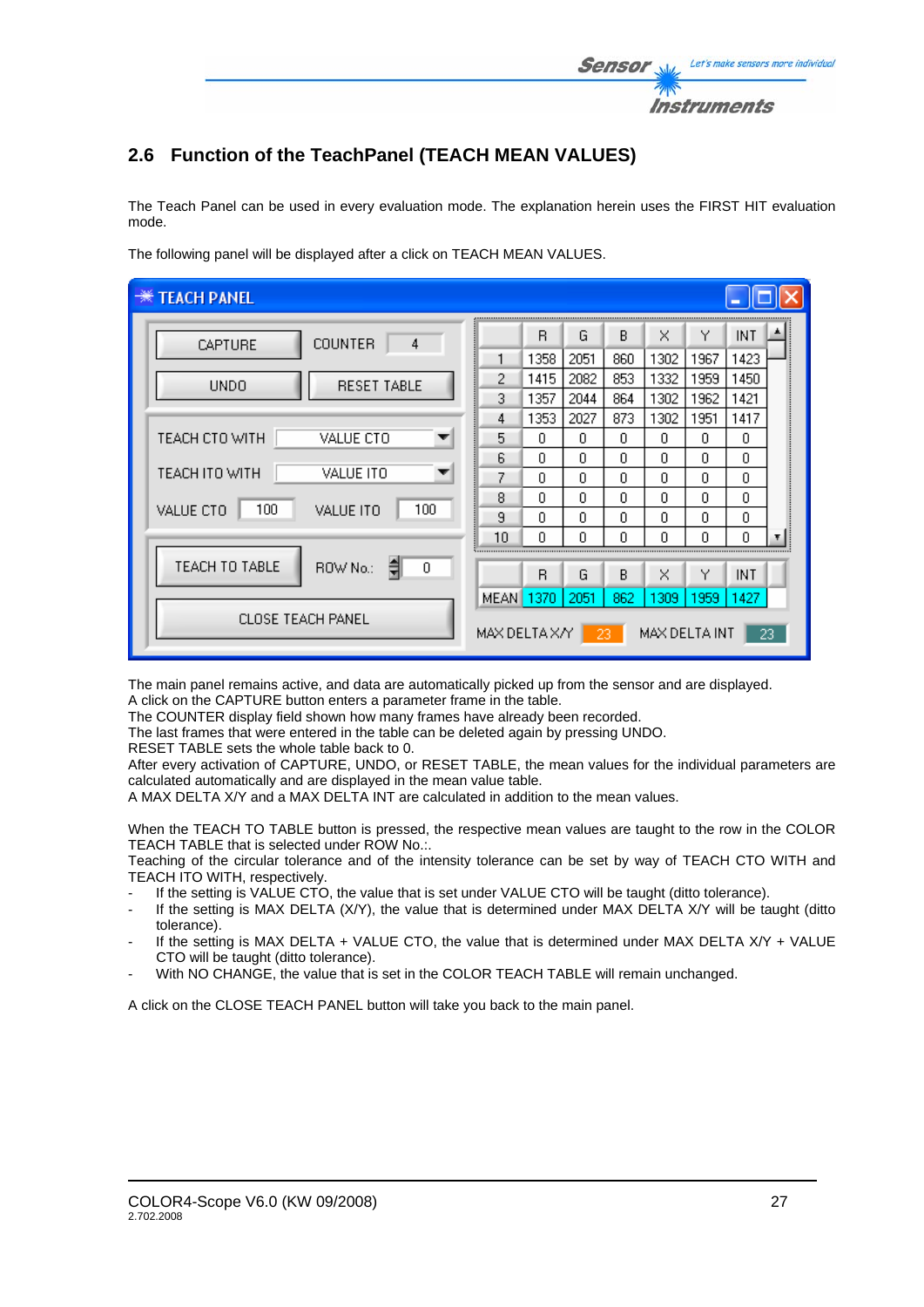

# **2.7 Function of the LED display**



### **BINARY**

The color code is visualised by way of 5 yellow LEDs at the housing of the SI-COLO4 color sensor. At the same time in the binary mode (OUT BINARY) the color code indicated on the LED display is output as 5-bit binary information at the digital outputs OUT0 to OUT4 of the 8-pin SI-COLO4/PLC socket.

The SI-COLO4 color sensor is able to process a maximum of 31 colors (color code 0 ... 30) in accordance with the corresponding rows in the COLOR TEACH TABLE. An "error" respectively a "not detected color" is displayed by the lighting of all LED (OUT0 .. OUT4 digital outputs are set to HIGH-level).

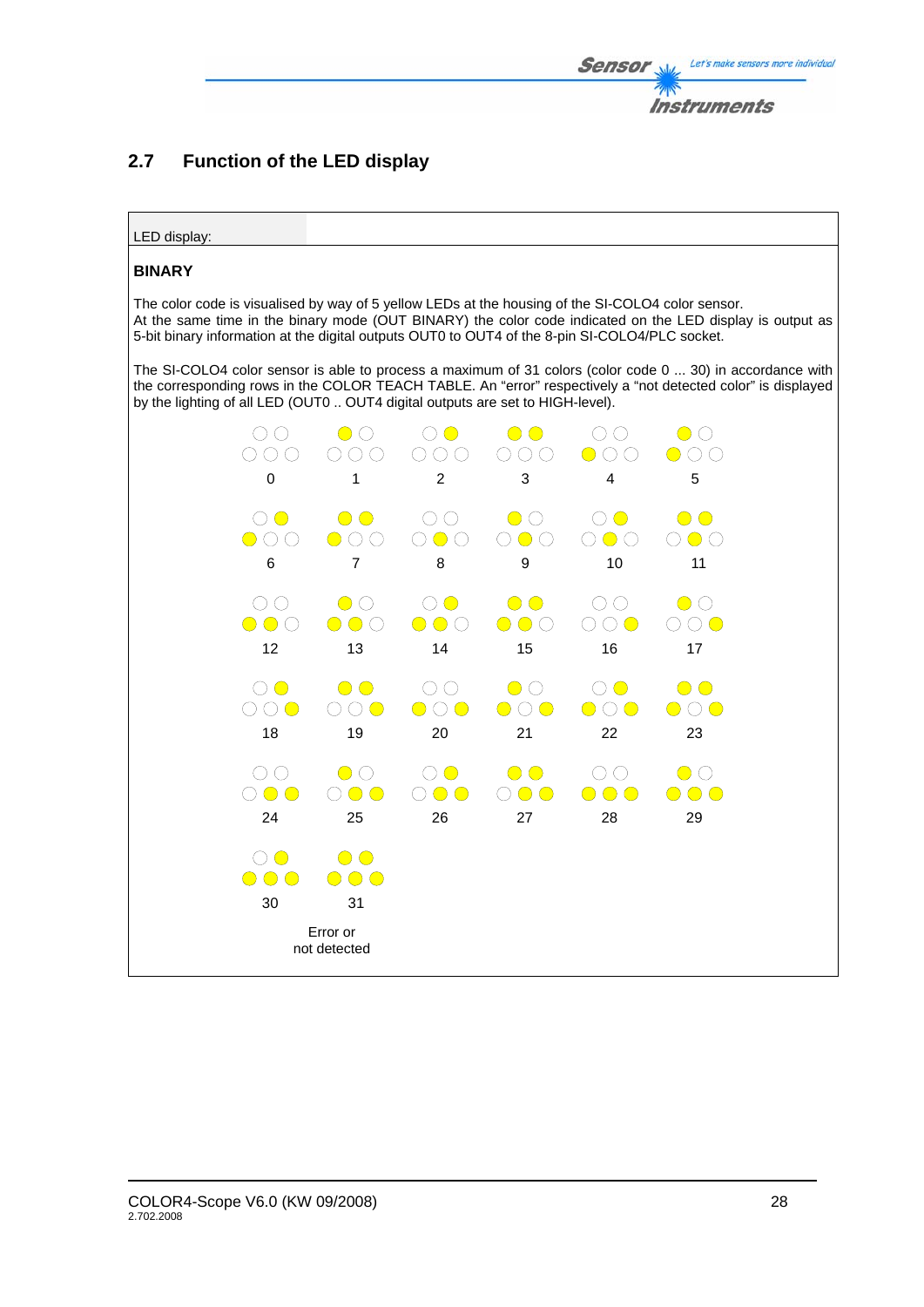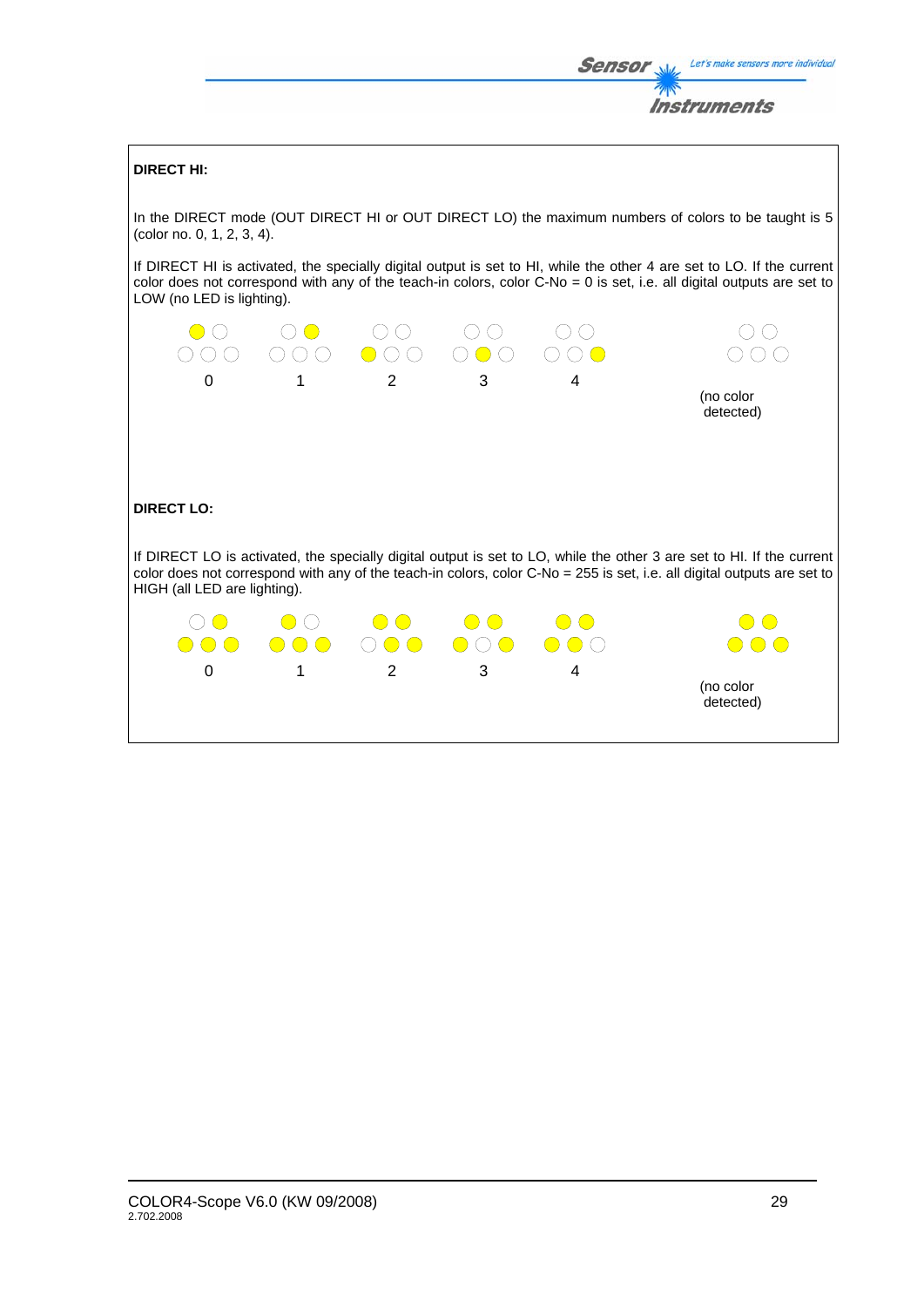

# **3 Connector assignment of the SI-COLO4 color sensor**

# **Connection of SI-COLO4 to PC:**

|          | 5-pole female connector (type Binder 712)<br>SI-COLO4/PC-RS232 |               | ٠h |
|----------|----------------------------------------------------------------|---------------|----|
| Pin No.: |                                                                | Assignment:   |    |
|          |                                                                | (GND)<br>0٧   |    |
| ົ        |                                                                | TxD           |    |
| 3        |                                                                | <b>RxD</b>    |    |
|          |                                                                | Not connected |    |
|          |                                                                | Not connected |    |

# **Connection of SI-COLO4 to PLC:**

| 8-pole female connector (type Binder 712)<br>SI-COLO4/PLC |             |                                                             |                   |  |
|-----------------------------------------------------------|-------------|-------------------------------------------------------------|-------------------|--|
| Pin No.:                                                  | Color:      |                                                             | Assignment:       |  |
|                                                           | White       |                                                             | 0V (GND)          |  |
| $\mathcal{P}$                                             | Brown       |                                                             | $+12VDC$ $+30VDC$ |  |
| 3                                                         | Green       |                                                             | IN <sub>0</sub>   |  |
| 4                                                         | Yellow      | (Digital 0: Type 0  1V, Digital 1: Type + Ub - 10%)<br>OUT0 |                   |  |
| 5                                                         | Grev        | (Digital 0: Type 0  1V, Digital 1: Type +Ub - 10%)<br>OUT1  |                   |  |
| 6                                                         | <b>Pink</b> | OUT2 (Digital 0: Type 0  1V, Digital 1: Type +Ub - 10%)     |                   |  |
|                                                           | <b>Blue</b> | OUT3 (Digital 0: Type 0  1V, Digital 1: Type +Ub - 10%)     |                   |  |
| 8                                                         | Red         | OUT4 (Digital 0: Type 0  1V, Digital 1: Type +Ub - 10%)     |                   |  |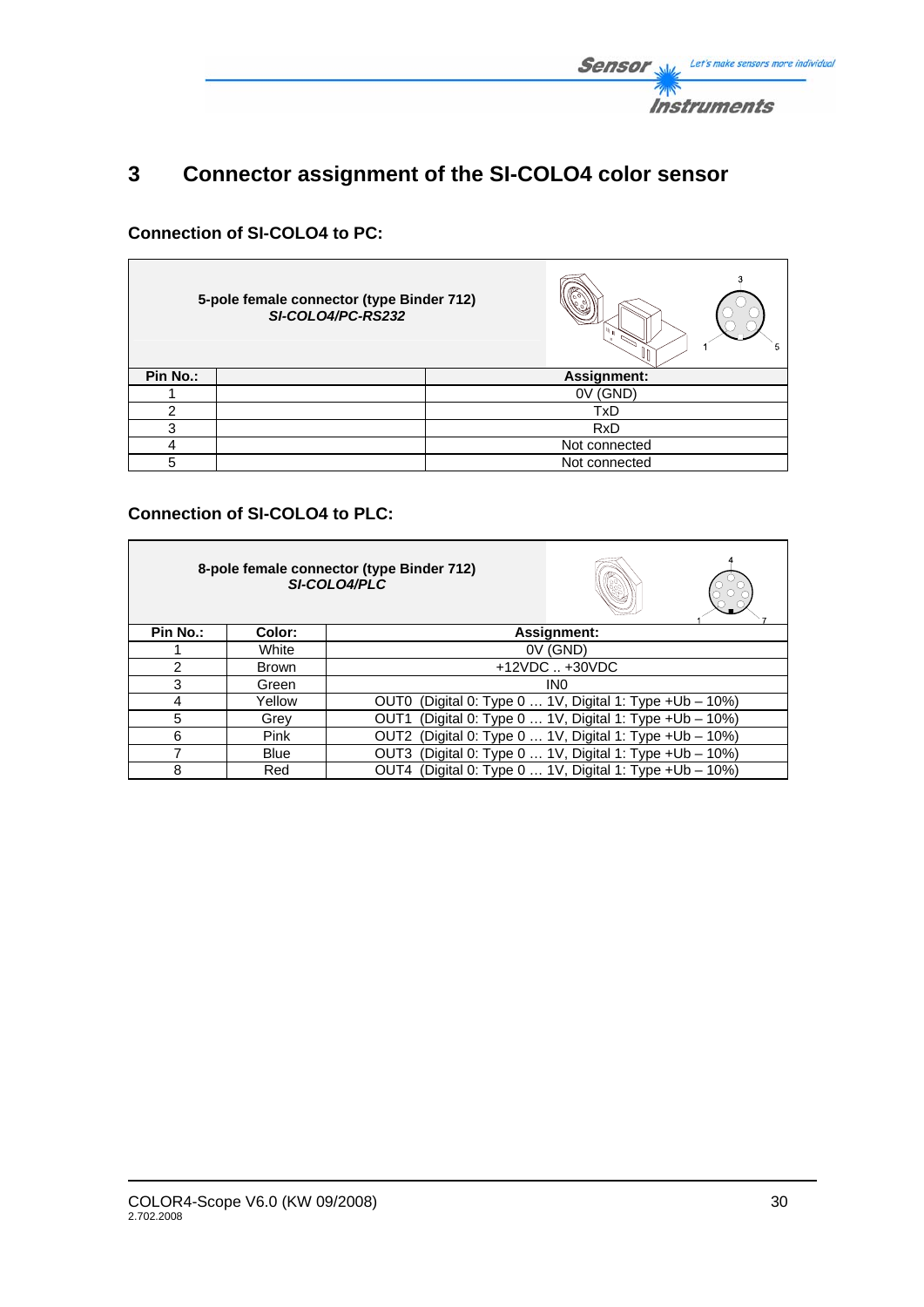# **4 RS232 communication protocol**

### **RS232 communication protocol PC** ⇔ **SI-COLO4 Sensor (COLOR4-Scope V6.0)**

- Standard RS232 serial interface without hardware-handshake

- 3-wire: GND, TX0, RX0

- Speed: 19200 baud, 8 data-bits, no parity-bit, 1 stop-bit in binary mode, us (unsigned), MSB (most significant byte) first.

The control device (PC or PLC) has to send a data frame of 18 words to the SI-COLO4 hardware. All bytes must be transmitted in binary format (us, MSB). The meaning of the parameters is described in the software manual COLOR4-Scope.

Info: 1 word  $= 2$  bytes

Method:

The SI-COLO4 hardware is permanently reading (polling) the incoming byte at the RS232 connection. If the incoming word = 0x0055 (synch-word), then the 2. word (order-word) is read in, after this, 16 words (parameters) will be read.

After reading in the completely data frame, the SI-COLO4 hardware executes the order which is coded at the 2. word (order-word).

| Format of the data frame: |        |                       |                                                                           |
|---------------------------|--------|-----------------------|---------------------------------------------------------------------------|
| Word                      | Format | <b>Meaning</b>        | Comment:                                                                  |
| No.                       |        |                       |                                                                           |
|                           | Word   | sync-word = $0x0055$  | hex-code 0x0055, binary: 0000 0000 0101 0101, synchronisation word        |
| $\overline{2}$            | Word   | <b>ORDER NUMBER</b>   | order word                                                                |
| 3                         | Word   | Para POWER            | LED intensity (0  1000) Attention intensity in thousendth!                |
| $\overline{4}$            | Word   | Para POWER MODE       | LED mode: STATIC, DYNAMIC coded to (0, 1)                                 |
| 5                         | Word   | Para AVERAGE          | Signal averaging 1, 2, 4, 8, 16, 32, 64, 128, 256, 512, 1024, 2048, 4096, |
|                           |        |                       | 8192, 16384 or 32768                                                      |
| 6                         | Word   | Para EVALUATION MODE  | Evaluation mode:                                                          |
|                           |        |                       | FIRST HIT, BEST HIT, MIN DIST, COL5 coded to (0,1,2,3)                    |
| 7                         | Word   | Para HOLD[ms]         | Hold time 0,1,2,3,5,10,50 or 100ms                                        |
| 8                         | Word   | Para INTLIM           | Intensity limit (0  4095)                                                 |
| 9                         | Word   | Para MAXCOL-No.       | Number of the colours $(1,2,3,,31)$                                       |
| 10                        | Word   | Para OUTMODE          | Function of the digital output:                                           |
|                           |        |                       | direct/HI, binary, direct/LO coded to (0,1,2)                             |
| 11                        | Word   | Para TRIGGER          | Trigger mode: CONT, EXT1 or EXT2 coded to (0, 1, or 2)                    |
| 12                        | Word   | Para EXTEACH          | External teach mode: OFF, ON, STAT1, DYN1                                 |
|                           |        |                       | coded to (0,1,2,3)                                                        |
| 13                        | Word   | Para CALCULATION MODE | Calculation mode: X/Y INT, s/i M coded to (0,1)                           |
| 14                        | Word   | Para DYN WIN LO       | Low limit for dynamic window when POWERMODE=dynamic (04095)               |
| 15                        | Word   | Para DYN WIN HI       | High limit for dynamic window when POWERMODE=dynamic (04095)              |
| 16                        | Word   | Para COLOR GROUPS     | Color groups enable: OFF, ON coded to (0,1)                               |
| 17,18                     | Word   | free                  | Must be sent as dummy (e.g. 6x value 0)                                   |

| <b>Value</b> | <b>ORDER NUMBER</b>                                                                                                                     | (parameter byte no. 2)                     |
|--------------|-----------------------------------------------------------------------------------------------------------------------------------------|--------------------------------------------|
| 0            | nop                                                                                                                                     | no operation                               |
|              | Save parameter from PC into RAM                                                                                                         | volatile: 18 words PC⇒SI-COLO4             |
| 2            | Save one selectable row of TEACH TABLE into RAM                                                                                         | volatile: 18 words PC⇒SI-COLO4             |
| 3            | Send parameter from RAM to PC                                                                                                           | 202 words binary SI-COLO4 $\Rightarrow$ PC |
| 4            | Send parameter from EEPROM to RAM + to PC                                                                                               | 202 words binary SI-COLO4 $\Rightarrow$ PC |
| 5            | Send data from RAM to PC<br>(R,G,B,X,Y,INT,C-No, RAW R, RAW G, RAW B, TEMP,<br>GRP, 4 DUMMIES) respectively s,i, M instead of X, Y, INT | 16 words binary SI-COLO4 $\Rightarrow$ PC  |
| 6            | Save parameter from RAM to EEPROM                                                                                                       | 18 words PC⇒SI-COLO4                       |
| 7            | Send connection OK to PC                                                                                                                | 18 words binary SI-COLO4 $\Rightarrow$ PC  |
| 19           | Same as order 5 if TIRGGER=0<br>If TRIGGER=1 or 2 only triggered values are transmitted                                                 | 48 words binary SI-COLO4 $\Rightarrow$ PC  |
| 20           | Send line ok = $0x0055$ , $0x0014$ , $0x00AA$ to PC                                                                                     | 3 words binary SI-COLO4 $\Rightarrow$ PC   |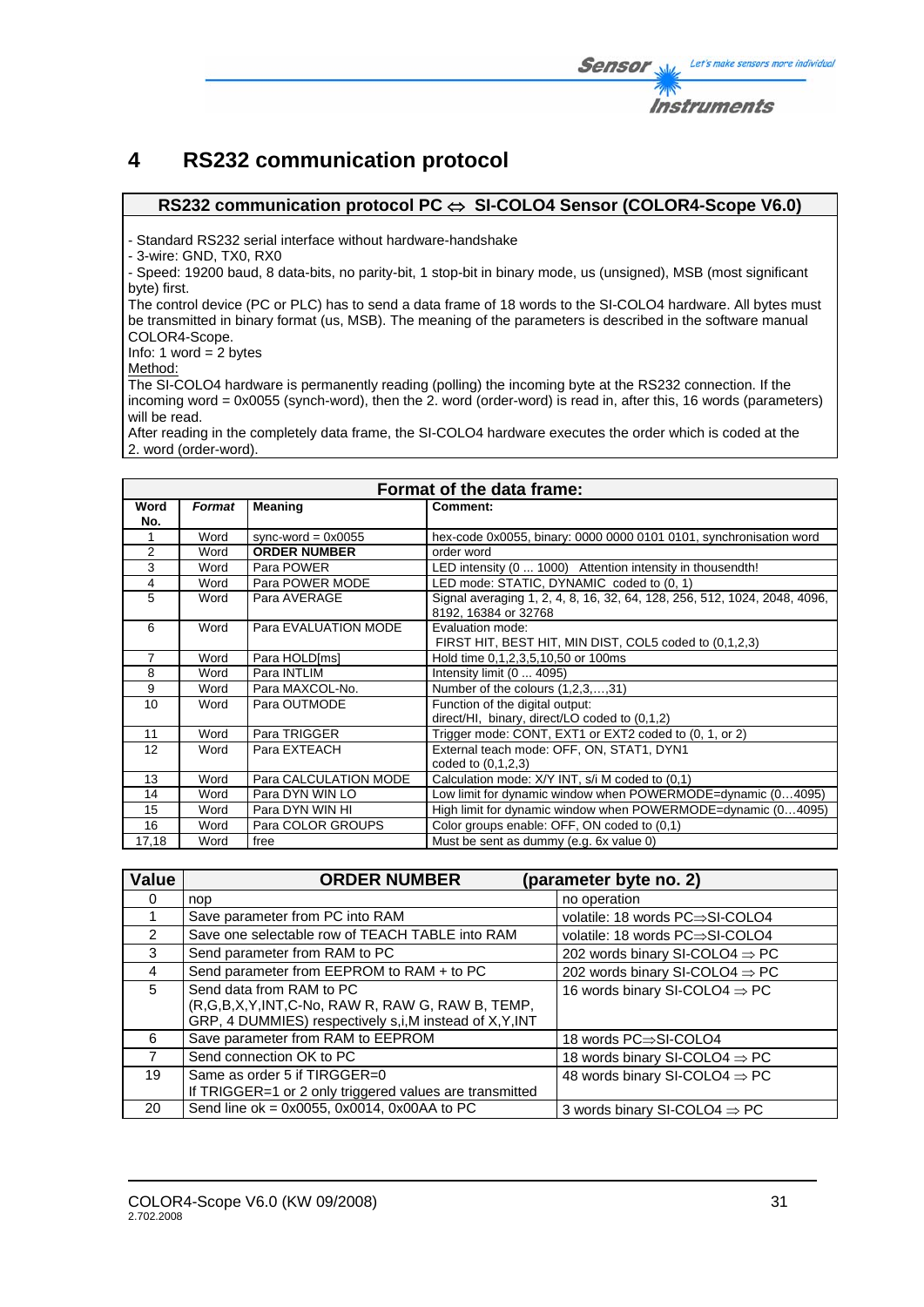

# **Example 1: DATA FRAME with ORDER NUMBER = 1:**

ORDER NUMBER (second word = 1): WRITE parameters from PC into RAM of the SI-COLO4! The completely data frame = 18 words must be sent to the SI-COLO4 hardware in binary form (sync-word / orderword / 16 parameter words).

| 0x0055 | SYNC.-WORD              |
|--------|-------------------------|
| 1      | ORDER-WORD              |
| 200    | <b>POWER</b>            |
| 0      | POWER MODE              |
| 1024   | <b>AVERAGE</b>          |
| 0      | <b>EVALUATION MODE</b>  |
| 10     | <b>HOLD</b>             |
| 10     | <b>INTLIM</b>           |
| 5      | MAXCOL-No.              |
| 0      | <b>OUTMODE</b>          |
| 0      | <b>TRIGGER</b>          |
| 0      | <b>EXTEACH</b>          |
| 0      | <b>CALCULATION MODE</b> |
| 3000   | DYN WIN LO              |
| 3500   | DYN WIN HI              |
| 0      | <b>COLOR GROUPS</b>     |
| 0      | <b>DUMMY</b>            |
| ი      | DUMMY                   |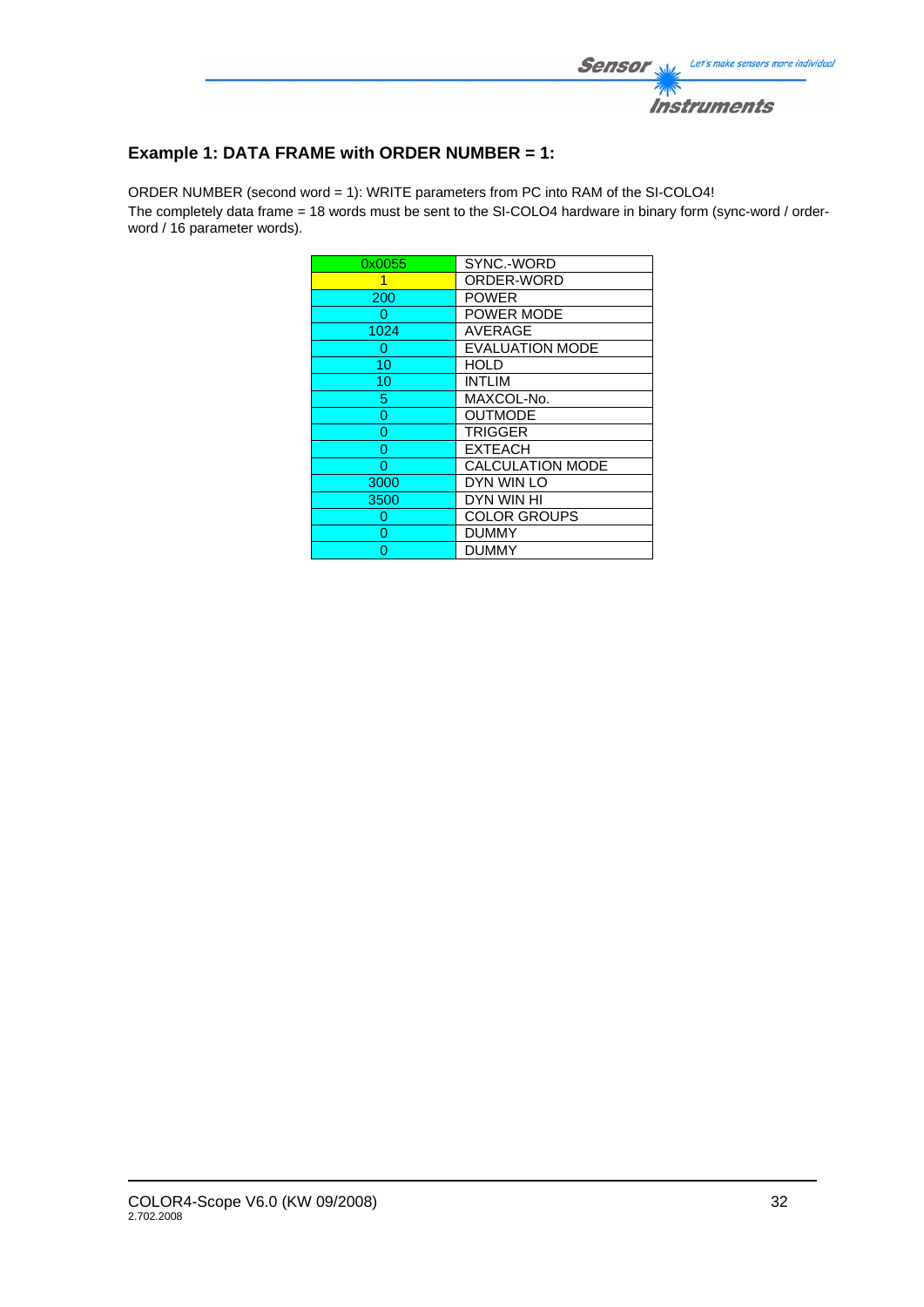

# **Example 2: DATA FRAME with ORDER NUMBER = 2:**

ORDER NUMBER (second word = **2**): **WRITE one selectable row (vector) of TEACH TABLE into RAM of the SI-COLO4!** 

**The completely data frame = 18 words must be sent to the SI-COLO4 hardware in binary form (sync-word / order-word / 6 parameter words = vector, 10 dummies).** 

**Fill unused words of the TEACH VECTOR by value word=1 in binary form.**

| 0x0055 | SYNC.-WORD            |
|--------|-----------------------|
| 2      | ORDER-WORD            |
| O      | ROW-No. (030)         |
| 1200   | X respectively s      |
| 1500   | Y respectively i      |
| 100    | CTO respectively siTO |
| 2000   | INT respectively M    |
| 100    | ITO respectively MTO  |
| Ω      | Group                 |
|        | <b>DUMMY</b>          |
|        | <b>DUMMY</b>          |
|        | <b>DUMMY</b>          |
|        | <b>DUMMY</b>          |
|        | <b>DUMMY</b>          |
|        | <b>DUMMY</b>          |
|        | <b>DUMMY</b>          |
|        | <b>DUMMY</b>          |
|        | <b>DUMMY</b>          |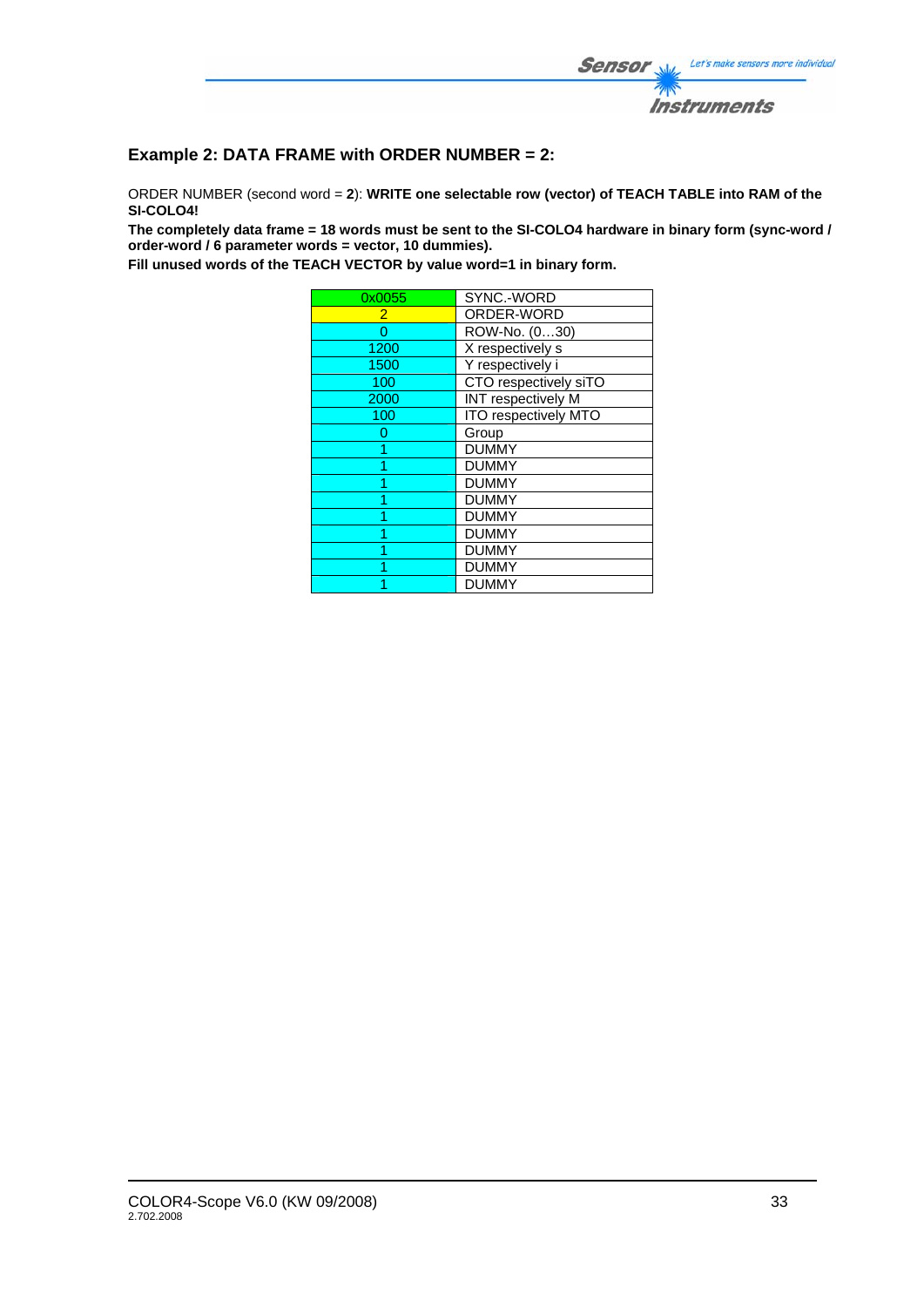

## **Example 3: DATA FRAME with ORDER NUMBER = 3:**

ORDER NUMBER (second word = 3): READ parameters out of SI-COLO4 RAM memory! The complete DATA FRAME which is responded by the SI-COLO4 hardware is 202 words. DATA FRAME PC  $\rightarrow$  SI-COLO4 (18 WORDS)

The same frame as example 1 must be sent to the SI-COLO4 hardware except of the order word that must be **3**. The values for the parameters must be sent as Dummies.

#### DATA FRAME SI-COLO4  $\rightarrow$  PC (202 WORDS)

| 200            | <b>POWER</b>              |
|----------------|---------------------------|
| 0              | <b>POWER MODE</b>         |
| 1024           | AVERAGE                   |
| 0              | <b>EVALUATION MODE</b>    |
| 10             | <b>HOLD</b>               |
| 10             | <b>INTLIM</b>             |
| 5              | MAXCOL-No.                |
| 0              | <b>OUTMODE</b>            |
| $\overline{0}$ | <b>TRIGGER</b>            |
| $\overline{0}$ | <b>EXTEACH</b>            |
| 0              | <b>CALCULATION MODE</b>   |
| 3000           | <b>DYN WIN LO</b>         |
| 3500           | DYN WIN HI                |
| 0              | <b>COLOR GROUPS</b>       |
| 0              | <b>DUMMY</b>              |
|                | <b>DUMMY</b>              |
|                |                           |
| X              | TEACH VECTOR No. 0        |
| Ÿ              |                           |
| <b>CTO</b>     |                           |
| <b>INT</b>     |                           |
| <b>ITO</b>     |                           |
| <b>GROUP</b>   |                           |
|                |                           |
| Χ              | <b>TEACH VECTOR No. 1</b> |
| Y              |                           |
| <b>CTO</b>     |                           |
| <b>INT</b>     |                           |
| <b>ITO</b>     |                           |
| <b>GROUP</b>   |                           |
|                |                           |
| .              | .                         |
| .              | .                         |
| .              |                           |
| х<br>Ÿ         | TEACH VECTOR No.30        |
|                |                           |
| <b>CTO</b>     |                           |
| <b>INT</b>     |                           |
| <b>ITO</b>     |                           |
| <b>GROUP</b>   |                           |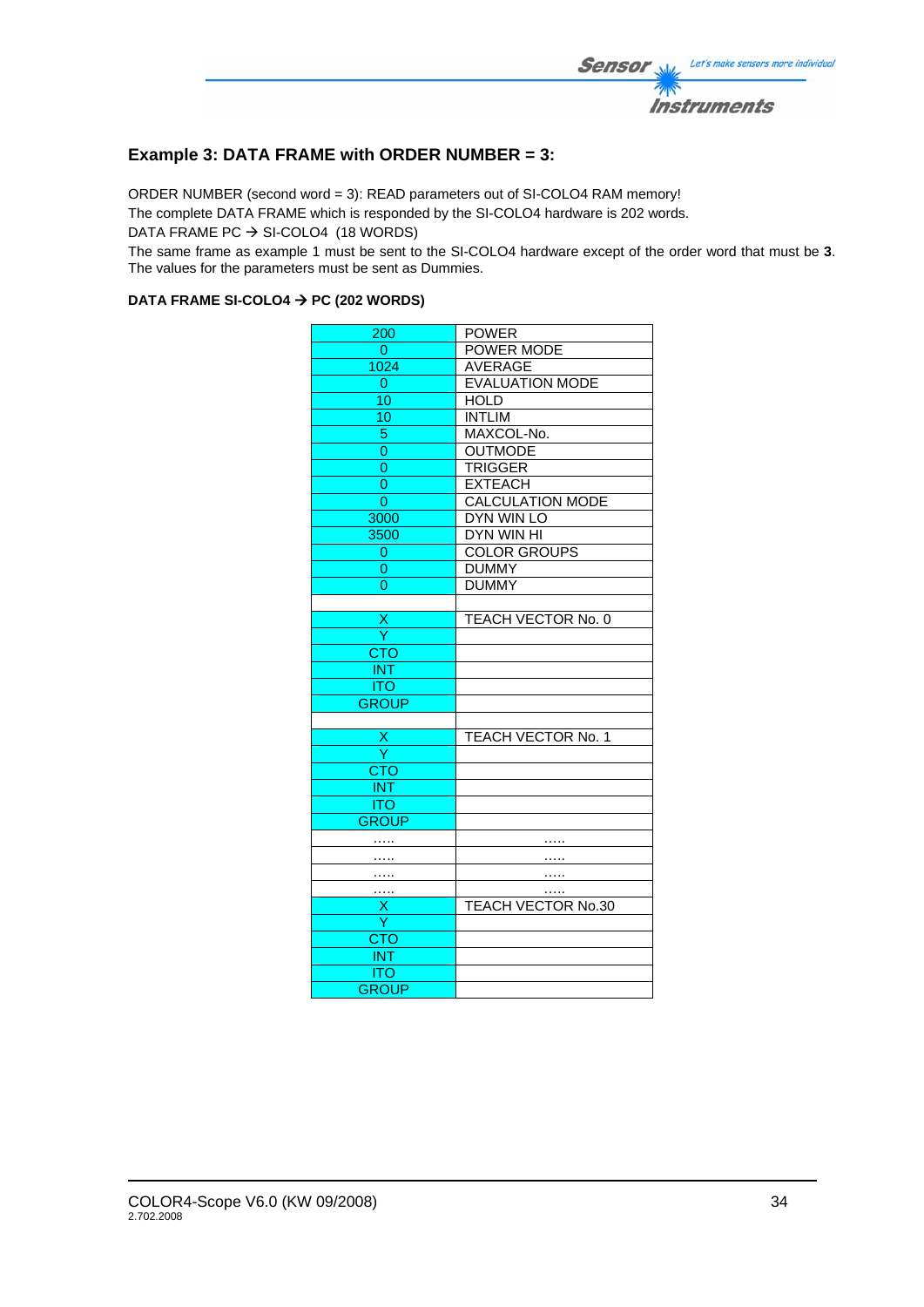

## **Example 4: DATA FRAME with ORDER NUMBER = 4:**

ORDER NUMBER (second word = 4): READ parameters out of SI-COLO4 EEPROM! The complete DATA FRAME which is responded by the SI-COLO4 hardware is 202 words. DATA FRAME PC  $\rightarrow$  SI-COLO4 (18 WORDS) The same frame as example 1 must be sent to the SI-COLO4 hardware except of the order word that must be **4**.

The values for the parameters must be sent as Dummies.

DATA FRAME SI-COLO4  $\rightarrow$  PC (202 WORDS)  $\rightarrow$  see Example 3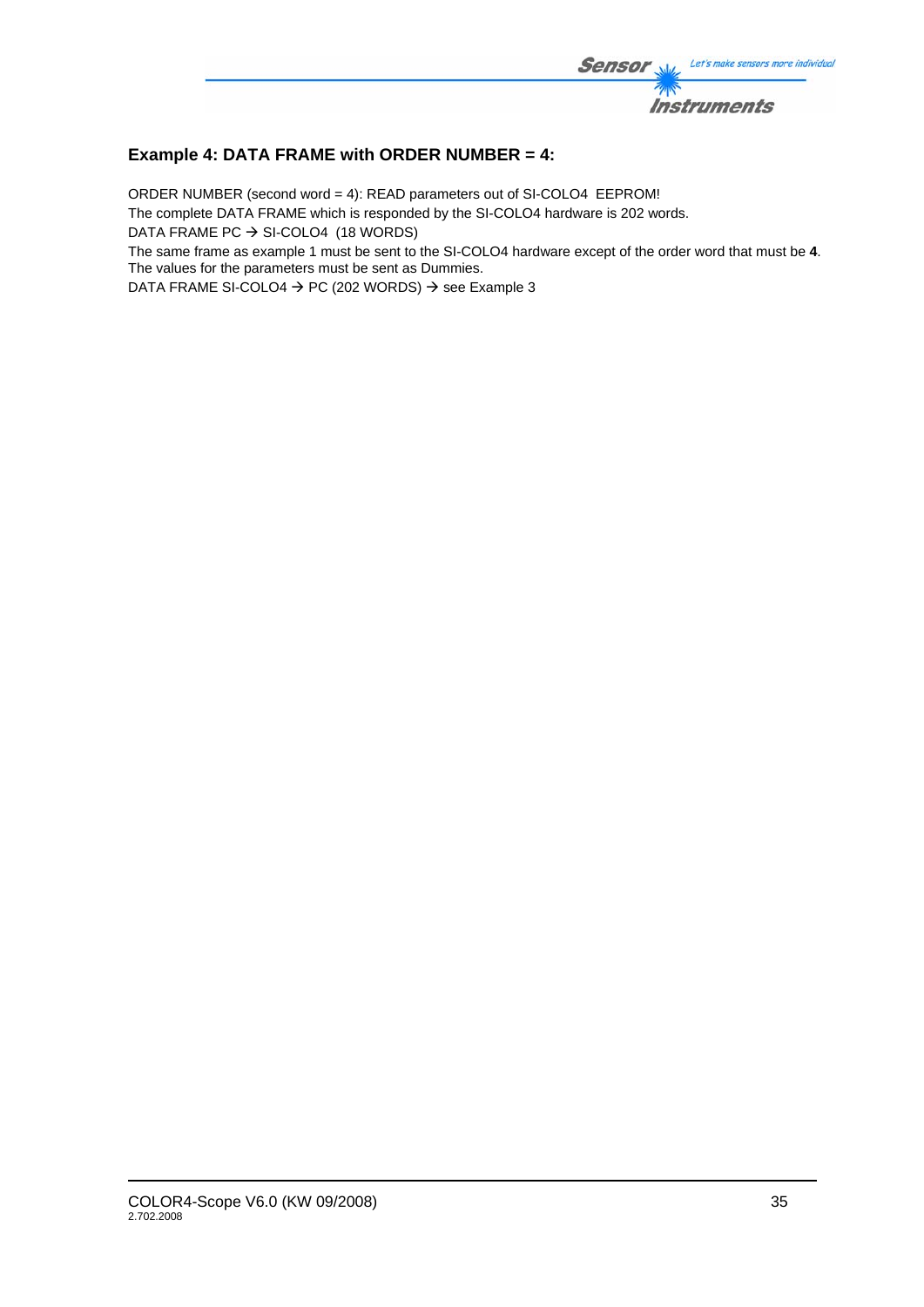

## **Example 5: DATA FRAME with ORDER NUMBER = 5:**

ORDER NUMBER (second word = 5): READ SI-COLO4 RAW DATA

DATA FRAME PC  $\rightarrow$  SI-COLO4 (18 WORDS)

Parameters must be sent for a constant parameter frame as dummies.

At order word **5** they do not affect the RAM or EEPROM.

ORDER NUMBER = 19 is similar but if TRIGGER=1 or 2 only triggered values are transmitted.

| 0x0055 | SYNC.-WORD   |
|--------|--------------|
| 5      | ORDER-WORD   |
| 0      | <b>DUMMY</b> |
| 0      | <b>DUMMY</b> |
| 0      | <b>DUMMY</b> |
| 0      | <b>DUMMY</b> |
| 0      | <b>DUMMY</b> |
| O      | <b>DUMMY</b> |
| 0      | <b>DUMMY</b> |
| 0      | <b>DUMMY</b> |
| 0      | <b>DUMMY</b> |
| 0      | <b>DUMMY</b> |
| 0      | <b>DUMMY</b> |
| 0      | <b>DUMMY</b> |
| 0      | <b>DUMMY</b> |
| 0      | <b>DUMMY</b> |
| O      | <b>DUMMY</b> |
|        | <b>DUMMY</b> |

After sending this frame, the sensor writes back 16 RAW DATAS

| R            |
|--------------|
| Ġ            |
| B            |
| X            |
| Ÿ            |
| <b>INT</b>   |
| C-No.        |
| <b>RAWR</b>  |
| <b>RAW G</b> |
| <b>RAWB</b>  |
| <b>TEMP</b>  |
| <b>GRP</b>   |
| <b>DUMMY</b> |
| <b>DUMMY</b> |
| <b>DUMMY</b> |
| <b>DUMMY</b> |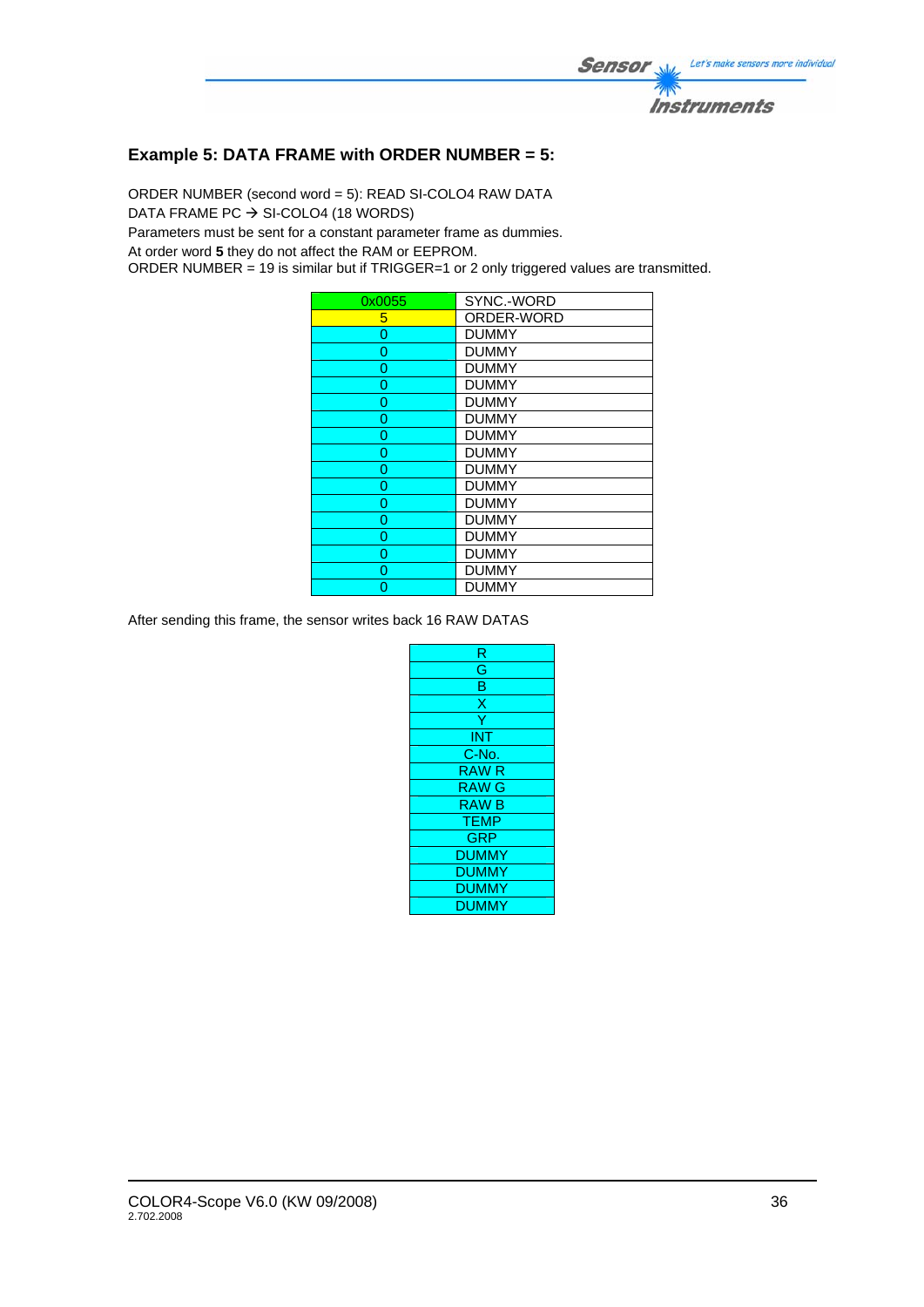

# **Example 6: DATA FRAME with ORDER NUMBER = 6:**

ORDER NUMBER (second word = 6): SAVE parameters from RAM to EEPROM of the SI-COLO4! The complete data frame = 18 words must be sent to the SI-COLO4 hardware in binary form (sync-word / order-word / 16 parameter words).

| 0x0055 | SYNC.-WORD   |
|--------|--------------|
| 6      | ORDER-WORD   |
| 0      | <b>DUMMY</b> |
| 0      | <b>DUMMY</b> |
| 0      | <b>DUMMY</b> |
| 0      | <b>DUMMY</b> |
| 0      | <b>DUMMY</b> |
| 0      | <b>DUMMY</b> |
| 0      | <b>DUMMY</b> |
| 0      | <b>DUMMY</b> |
| 0      | <b>DUMMY</b> |
| 0      | <b>DUMMY</b> |
| 0      | <b>DUMMY</b> |
| 0      | <b>DUMMY</b> |
| 0      | <b>DUMMY</b> |
| 0      | <b>DUMMY</b> |
| 0      | <b>DUMMY</b> |
| O      | <b>DUMMY</b> |

After sending this data frame, the sensor saves all the parameters and teach vectors from its RAM (volatile memory) to its EEPROM (non volatile memory).

**ATTENTION**: The right parameters and teach vectors must be in the RAM of the sensor. To save the parameters and teach vectors into RAM see **Example 1** and **Example 2.**